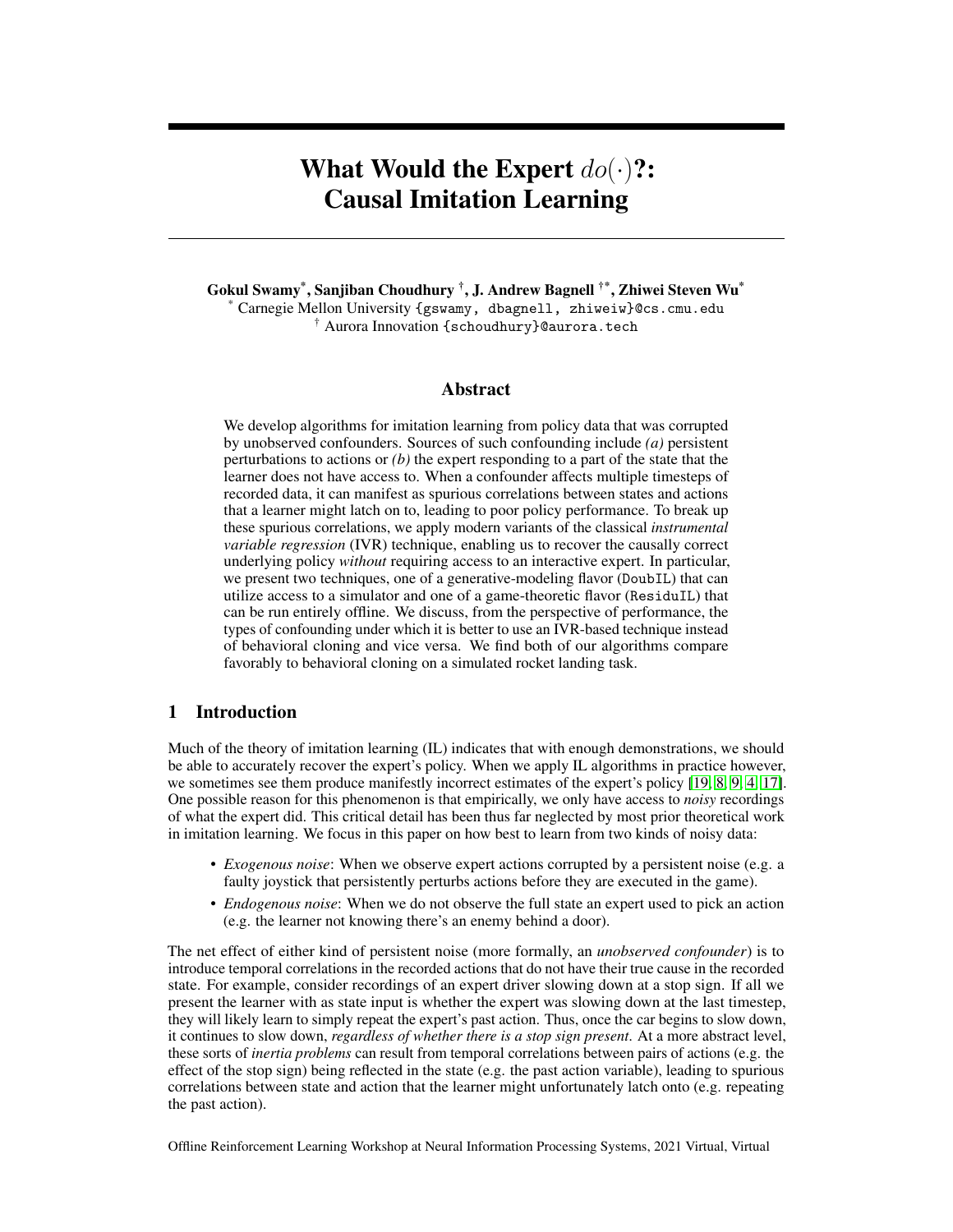

Figure 1: We focus in imitation learning in the presence of temporally correlated perturbations (exogenous noise, *(a)*) or not having access to the full state (endogenous noise, *(b)*). We formalize both in a graphical model *(c)* that allows us to leverage a technique known as *instrumental variable regression* to find a policy that isn't corrupted by spurious correlations introduced by the confounder.

What should we hope to learn then in these confounded settings? Given we do not have access to the unobserved confounder, a reasonable choice is to ensure that we match the behavior of an expert that has access to the same information we do. That is, if we could *query* the expert for an action with only the information we have available, we should strive to produce an action that matches this queried action. While applying an interactive imitation learning algorithm [\[23\]](#page-10-0) would allow us to collect a dataset uncorrupted by confounding, a queryable expert is not a realistic assumption for many domains. We therefore focus on approaches for the off-policy setting. We base our algorithms on a technique from econometrics for dealing with confounding in recorded data known an *instrumental variable regression* (IVR) [\[1\]](#page-9-5). The high-level idea of IVR is to leverage an *instrument*, a source of random variation independent of the confounder, to deconfound inputs to a learning procedure via conditioning on the instrument. In dynamical systems, history can act as this source of variation, as it is unaffected by future confounding [\[13\]](#page-9-6). Our key insight is that *we can leverage past states as instruments to break the spurious correlation between states and actions caused by an unobserved confounder*.

Our work provides the following contributions:

1. We formalize confounding in imitation learning. We provide a structural causal model that captures inertia effects that result from temporally correlated exogenous or endogenous noise. We also derive a test to detect whether this sort of confounding is present in a dataset.

2. We present a unified derivation of modern instrumental variable regression techniques. We show how two recent extensions of the classical IVR technique share a common structure. We also extend the theoretical analysis of previous work by deriving accuracy bounds.

3. We provide two novel algorithms to deal with confounding in imitation learning. We derive two novel IVR-based algorithms:

- DoubIL is a generative modeling approach that and can utilize access to a simulator for reduced sample complexity.
- ResiduIL is a simulator-free, game-theoretic approach.

We derive performance bounds for policies produced by these algorithms under exogenous noise. We empirically investigate the effect of the persistence of the confounder on this bound. We also compare the performance of these approaches to behavioral cloning under endogenous noise.

# 2 Related Work

Imitation Learning. Broadly speaking, imitation learning approaches can be grouped into three classes: offline, online, and interactive. Our work is most similar to offline imitation learning algorithms (e.g. Behavioral Cloning [\[21\]](#page-9-7), ValueDice [\[16\]](#page-9-8), AdVIL [\[27\]](#page-10-1)) that operate purely on collected data. Unlike previous work however, we consider the effect of unobserved confounding. Our work shares the goal of interactive imitation learning algorithms (e.g. DAgger [\[23\]](#page-10-0), AggreVaTe [\[22\]](#page-9-9)), in that we seek to match the output of a query to the expert. However, we focus on matching the output of a query on recorded data, rather than on *learner* rollouts, as is standard for interactive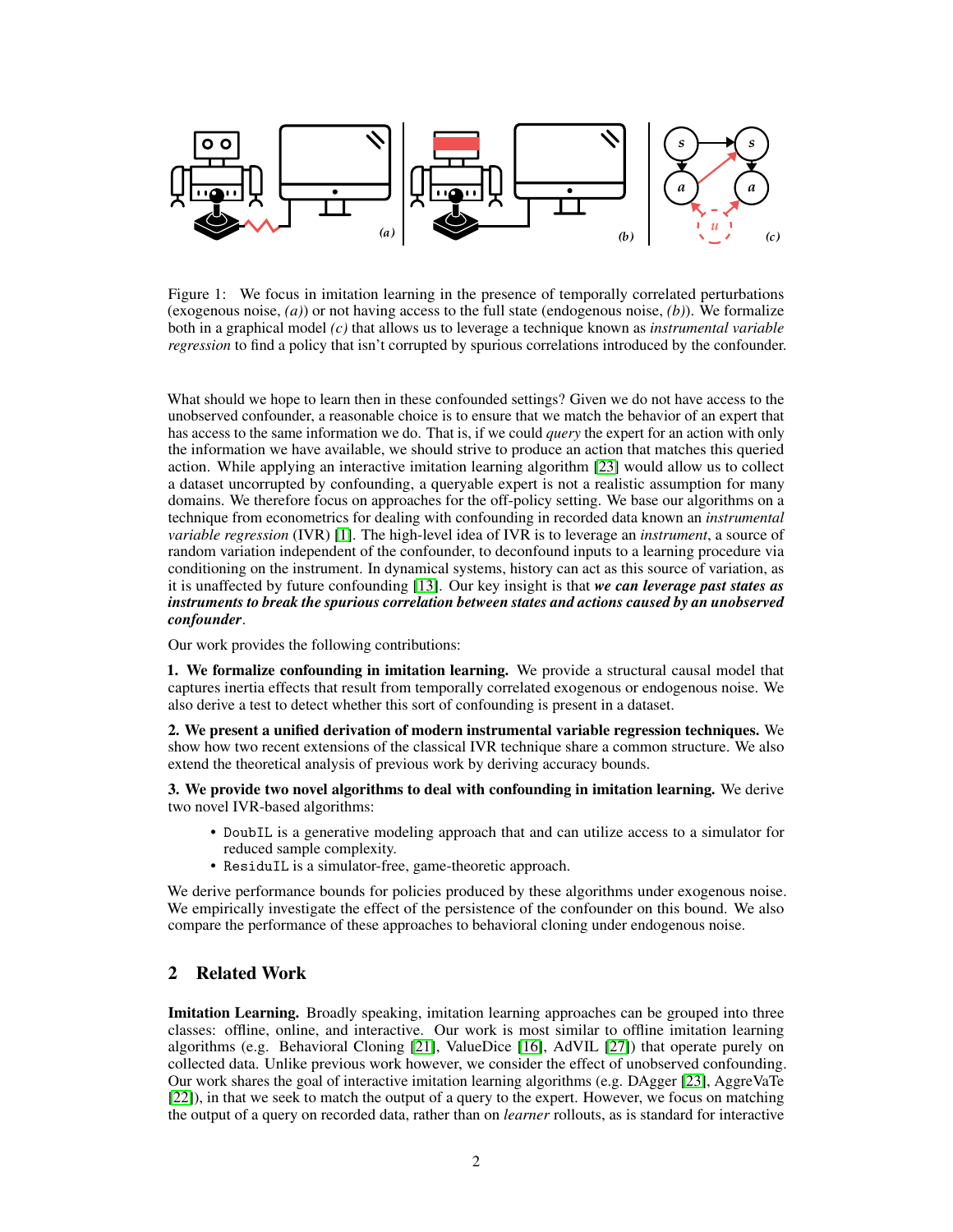| PROBLEM              | <b>CORRELATED STATE</b>   | <b>ACTION</b>  | <b>CONFOUNDER</b>                           |
|----------------------|---------------------------|----------------|---------------------------------------------|
| Gridlock             | Distance to intersection  | Crossing       | Cars on other side of intersection (endog.) |
| Stationary           | <b>Previously Braking</b> | <b>Braking</b> | Traffic light (endog.)                      |
| <b>Faulty Brakes</b> | Speed                     | Braking        | Brakes not responding to presses (exog.)    |

<span id="page-2-0"></span>Table 1: Concrete examples of confounding from the driving domain. The stationary problem was observed empirically by Codevilla et al. [\[8\]](#page-9-1).

approaches. This is because the confounder decouples the actions recorded in the data and queried actions. [\[31\]](#page-10-2) consider imitation learning through the lens of causal inference but focus on the one-step setting, while we consider multiple timesteps. [\[18\]](#page-9-10) contemporaneously consider the multi-step setting and come to similar conclusions as us about the challenges of endogenous noise. They derive a necessary and sufficient structural condition for successful imitation learning, while we focus on practical algorithms with performance guarantees for a particular graphical model under exogenous noise. In contrast to imitation learning methods that seeks to match moments of the expert's behavior [\[27\]](#page-10-1), we focus only on matching average expert actions. We leave matching arbitrary moments to future work.

Inertia Effects in Imitation Learning. Several authors have empirically observed a latching effect in policies trained via imitation learning: [\[19,](#page-9-0) [8,](#page-9-1) [9,](#page-9-2) [4,](#page-9-3) [17\]](#page-9-4), where learned policies tend to inappropriately repeat the same action. We seek to provide a plausible explanation and correction for the phenomenon reported in these works, and list several examples in Table [1.](#page-2-0) We note that when attempting to explain inertia effects, [\[9\]](#page-9-2) propose causal confounding as the root cause of the error. However, as previously pointed out by [\[26\]](#page-10-3), there is no actual confound in the theoretical or empirical examples in the work of [\[9\]](#page-9-2). This is because the learner observes all of the variables the expert was using to make decisions.

Instrumental Variable Regression. The classical approach to instrumental variable regression [\[30\]](#page-10-4) is a two-stage least squares procedure (e.g. in [\[1\]](#page-9-5)'s textbook). We focus on the more general nonlinear setting and instead base our approaches on the more recent DEEPIV [\[12\]](#page-9-11) and AGMM [\[10\]](#page-9-12). We present extensions to the work in these papers, including a unified derivation of both methods and error analysis for DEEPIV.

# <span id="page-2-2"></span>3 A Brief Review of Instruments in Causal Modeling

We begin by discussing the concept of an instrument before deriving our algorithmic approaches in a simplified, non-sequential setting. Let  $X$ ,  $Y$ , and  $Z$  be random variables on (potentially infinite) sample spaces  $X$ ,  $Y$ , and  $Z$ . Assume that  $X$ ,  $Y$ , and  $Z$  have the causal, rather than statistical, dependency structure in Fig. [2.](#page-2-1) Given a dataset of  $(x, y, z)$  tuples, we are interested in determining the causal relationship between X and Y,  $\mathbb{E}[Y|do(x)]$ , where  $do(\cdot)$ is the interventional operator of [\[20\]](#page-9-13). Intuitively,  $\mathbb{E}[Y|do(x)]$  is the expected value of Y when we *intervene* and set  $X = x$ , rather than observe such an X. In the SCM to the right,  $h(x) = \mathbb{E}[Y|do(x)]$ . Because of the presence of an unobserved confounder,  $U$ , that affects both  $X$  and  $Y$ , standard regression (e.g. Ordinary Least Squares or OLS) generically produces inconsistent estimates. Coarsely, this occurs because OLS will over-estimate the influence of the parts of  $X$  that are affected by the confounder. If we only have observational data and are unable to perform randomized control trials, a canonical technique to recover h is IVR [\[29\]](#page-10-5). Formally, an *instrument* Z must satisfy three structural conditions:



<span id="page-2-1"></span>Figure 2: The structural causal model (SCM) we consider. We are interested in finding  $h$ , the causal relationship from X to  $Y$ , even though there is an unobserved confounder, U. To do so, we leverage the effect of  $Z$ , which provides independent randomness from U.

- 1. *Unconfounded Instrument*: Z ⊥⊥ U i.e. independent randomization from confounder.
- 2. *Exclusion*:  $Z \perp \!\!\!\perp Y | X, U$  i.e. no extraneous paths.
- 3. *Relevance*:  $Z \not\perp X$  i.e. conditioning has an effect.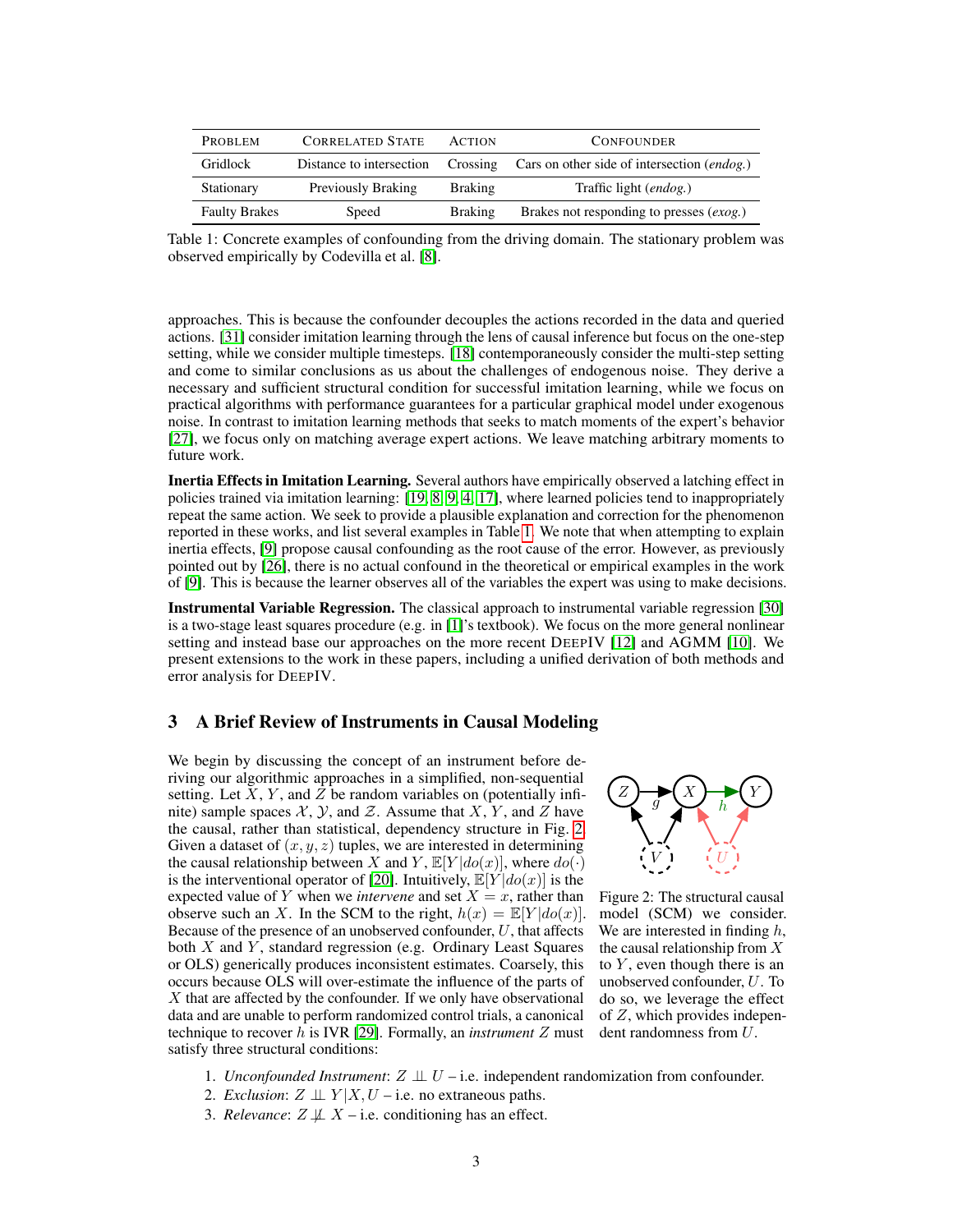Z satisfies these three conditions in the SCM of Fig. [2.](#page-2-1) <sup>[1](#page-3-0)</sup> Without loss of generality, we assume that  $\mathbb{E}[U] = 0$ . This allows us to concisely derive a set of *conditional moment restrictions* (CMR):

$$
0 = \mathbb{E}[U] = \mathbb{E}[U|z] = \mathbb{E}[Y - h(X)|z]
$$
 (1)

$$
\Rightarrow \forall z \in \mathcal{Z}, \, \mathbb{E}[Y|z] = \mathbb{E}[h(X)|z]. \tag{2}
$$

In words, these constraints are saying that a necessary condition for recovery of  $h(x)$  is that for all values of the instrument, the actual and predicted expected values of  $Y/Z$  are equal. We further assume that noise U enters additively to  $\overline{Y}^2$  $\overline{Y}^2$ , and write out the following equations:

$$
X = g(Z, U, V), \quad Y = h(X) + U.
$$
 (3)

We now derive an appropriate loss function for finding an  $\hat{h}$  that approximately satisfies the CMR. If we only have finite samples and can therefore only estimate conditional expectations up to some tolerance, it is natural to relax the CMR to

$$
\min_{\widehat{h}\in\mathcal{H},\delta} \quad \frac{1}{2} \mathbb{E}_z[\delta_z^2] \n\text{s.t.} \quad |\mathbb{E}[Y - \widehat{h}(X)|z]| \le \delta_z, \quad \delta_z \ge 0, \quad \forall z \in \mathcal{Z},
$$
\n(4)

where the  $\delta_z$  are slack variables. Then, the Lagrangian (with the natural  $P(z)$ -weighted inner product that captures how often each we expect each  $z$  to occur) is

$$
L(\widehat{h}, \delta, \lambda) = \sum_{z \in \mathcal{Z}} P(z) \lambda_z (\mathbb{E}[Y - \widehat{h}(X)|z] - \delta_z) + P(z) \frac{1}{2} \delta_z^2,
$$
 (5)

where  $\lambda$  is the vector of Lagrange multipliers. By the stationarity component of the KKT conditions,

<span id="page-3-2"></span>
$$
\nabla_{\delta_z} L(\hat{h}, \delta, \lambda) = -P(z)\lambda_z + P(z)\delta_z = 0, \tag{6}
$$

implying that  $\delta_z = \lambda_z$ . Plugging this back into the Lagrangian, we can simplify our function to

$$
L(\widehat{h}, \lambda) = \sum_{z \in \mathcal{Z}} P(z) \lambda_z \mathbb{E}[Y - \widehat{h}(X)|z] - P(z) \frac{1}{2} \lambda_z^2.
$$
 (7)

We refer to [\(7\)](#page-3-2) as the *Regularized Lagrangian* or ReLa for short. Now, solving for the optimal Lagrange multipliers via stationarity, we arrive at

$$
\nabla_{\lambda_z} L(\hat{h}, \lambda) = P(z) \mathbb{E}[Y - \hat{h}(X)|z] - P(z)\lambda_z = 0,
$$
\n(8)

which implies the optimal  $\lambda_z$  is equal to  $\mathbb{E}[Y - \hat{h}(X)|z]$ . Plugging this back into [\(7\)](#page-3-2) recovers the loss function,

<span id="page-3-3"></span>
$$
L(\widehat{h}) = \sum_{z \in \mathcal{Z}} P(z) \mathbb{E}[Y - \widehat{h}(X)|z]^2 = \text{PRMSE}^2(\widehat{h}).\tag{9}
$$

This expression is the square of the *Projected Root Mean Squared Error* (PRMSE) of [\[7\]](#page-9-14). To recap, by minimizing Eq. [9,](#page-3-3) we are attempting to find an  $\hat{h}$  that approximately satisfies the CMR. Minimizing PRMSE is a necessary condition for recovering  $\mathbb{E}[Y|do(X)]$ . For it to be a sufficient condition, one needs the natural identifiability assumptions – we refer interested readers to [\[7\]](#page-9-14) for a more thorough discussion.

## 3.1 Generative Modeling Approach

How should we minimize the PRMSE then? One option is learning the distribution  $P(X|z) = q(z)$ , passing samples from it to a candidate  $\hat{h}$ , and trying to match  $\mathbb{E}[Y | z]$ . This is a generalization of the standard Two-Stage Least Squares (2SLS) [\[1\]](#page-9-5) procedure to nonlinear functions. The nonlinearity of the second stage means that one cannot simply compute the first moment of the  $P(X|z)$  distribution, which is recovered by linearly regressing from  $X$  to  $Z$  in the 2SLS procedure. This sort of approach

<span id="page-3-0"></span><sup>&</sup>lt;sup>1</sup>The inclusion of V makes our model a generalization of the standard IVR model, so we confirm the validity of the instrument in Appendix [A.](#page-11-0)

<span id="page-3-1"></span><sup>&</sup>lt;sup>2</sup>Without this assumption, one can only upper/lower bound  $h(x)$  [\[3\]](#page-9-15).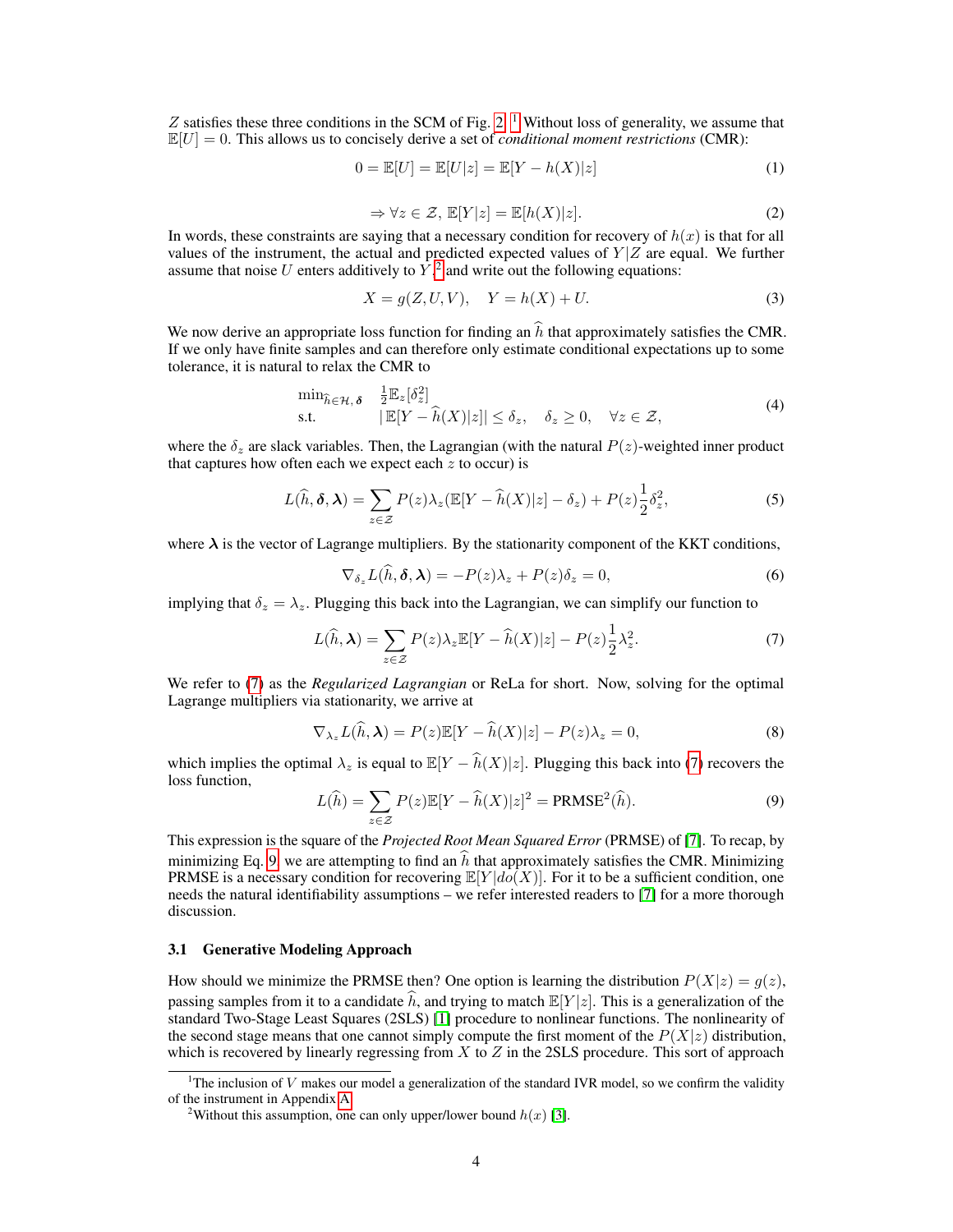was first proposed for the IVR setting by [\[12\]](#page-9-11) and amounts to first learning a  $q(z)$  (e.g. via maximum likelihood estimation) and then solving

<span id="page-4-0"></span>
$$
\min_{\hat{h}\in\mathcal{H}} \mathbb{E}_Z \left[ (\mathbb{E}[Y|z] - \mathbb{E}_{\hat{X}\sim g(z)}[\hat{h}(\hat{X})])^2 \right].
$$
\n(10)

The work of [\[12\]](#page-9-11) did not have theoretical analysis regarding the effect of errors in  $g(z)$  upon attempts to learn  $h(x)$ . We prove the following in Appendix [A:](#page-11-0)

<span id="page-4-3"></span>**Theorem 1.** Assume we learn a  $g(z)$  s.t.  $\max_{\widehat{h}\in\mathcal{H}} \mathbb{E}_Z[(\mathbb{E}_{x\sim g(z)}[\widehat{h}(x)] - \mathbb{E}_{x\sim P(X|z)}[\widehat{h}(x)]^2] \leq \delta.$ *Then, optimizing [\(10\)](#page-4-0) to value*  $\epsilon$  *corresponds to recovering a*  $\widehat{h}(x)$  *s.t. PRMSE* $(\widehat{h}) \leq \sqrt{\delta} + \sqrt{\epsilon}$ .

## 3.2 Game-Theoretic Approach

One can also proceed by instead solving the two-player zero-sum game with the ReLa [\(7\)](#page-3-2) as the payoff. Denoting by  $f \in \mathcal{F} = \{Z \to \mathbb{R}\}\$  the function that maps z's to their Lagrange multipliers, we can write this game as

<span id="page-4-1"></span>
$$
\min_{\hat{h}\in\mathcal{H}} \max_{f\in\mathcal{F}} \mathbb{E}[2(Y-\hat{h}(X))f(Z)-f(Z)^{2}].\tag{11}
$$

This game is the core objective of the AGMM method of [\[10\]](#page-9-12). Importantly, one does not need to learn a generative model of  $P(X|z)$  for these sorts of game-theoretic approaches. We prove the following theorem in Appendix [A:](#page-11-0)

<span id="page-4-4"></span>Theorem 2. *Assume that* H *and* F *are bounded, closed under negation, convex, compact, and that*  $h \in \mathcal{H}$  and  $\forall h \in \mathcal{H}$ ,  $f(z) = \mathbb{E}[Y - \hat{h}(X)|z] \in \mathcal{F}$ . Then, an  $\epsilon$ -approximate Nash equilibrium of [\(11\)](#page-4-1) *corresponds to recovering a*  $\widehat{h}(x)$  *s.t.*  $PRMSE(\widehat{h}) \leq \sqrt{\epsilon}$ .

One can find such an equilibrium via a standard reduction to no-regret online learning [\[11\]](#page-9-16).

In summary, one can frame nonlinear IVR as a generative modeling or game-theoretic problem, leading to different error characteristics. We now turn our attention to applying these methods to imitation learning with unobserved confounders.

# 4 Causal Confounding in Imitation Learning

We begin with a brief, intuitive sketch to illustrate the challenges of confounding for IL: consider an expert trying to fly a quadcopter straight but their actions being perturbed by wind (i.e. a form of exogenous noise). Because it attempts to reproduce expert actions, behavioral cloning would reproduce these deviations, producing trajectories that deviate *even further* from a straight path in a windy environment. In contrast, by filtering out the effects of the confounder, a policy trained via IVR would only be affected by the wind present at test time and therefore produce trajectories similar to those of the expert.



We now formalize this sort of confounding and how one can use IVR to mitigate its effects. We use  $\Delta(S)$  to mean the set of distributions over S and focus on a Markov Decision Process (MDP) parameterized by  $\langle S, A, T, r, T \rangle$ , where S is the state space, A is the action

Figure 3: Behavioral cloning amplifies the effect of exogenous noise, unlike IV.

space,  $\mathcal{T}: \mathcal{S} \times \mathcal{A} \to \Delta(\mathcal{S})$  is the transition operator,  $r : \mathcal{S} \times \mathcal{A} \to [-1,1]$  is the reward function, and T is the horizon of the problem. Let  $J(\pi) = \mathbb{E}_{\tau \sim \pi}[\sum_{t=1}^T r(s_t, a_t)], \Pi \subseteq \{S \to \Delta(\mathcal{A})\}$  be the policy class we optimize over and  $d_{\pi}$  be the visitation distribution of policy  $\pi$ . In the presence of unobserved confounding, the trajectories generated by the expert can be captured by the structural causal model (SCM) in Fig. [4.](#page-5-0) [3](#page-4-2) Fig. [4](#page-5-0) captures both the exogenous and endogenous noise settings. In the exogenous noise setting, the confounder  $u_{t-1}$  could be a persistent noise that affects pairs of actions, while in the endogenous noise setting,  $u_{t-1}$  can be thought of as a response to a part of the state that the learner

<span id="page-4-2"></span><sup>&</sup>lt;sup>3</sup>One technically needs to add another input to  $\pi_E$  (i.e.  $\pi_E(s, R)$ , where R is a random input) to allow for a non-deterministic expert. In this work, we focus on techniques for minimizing the PRMSE, for which matching average expert actions is sufficient. Thus, we suppress the dependence on the other input.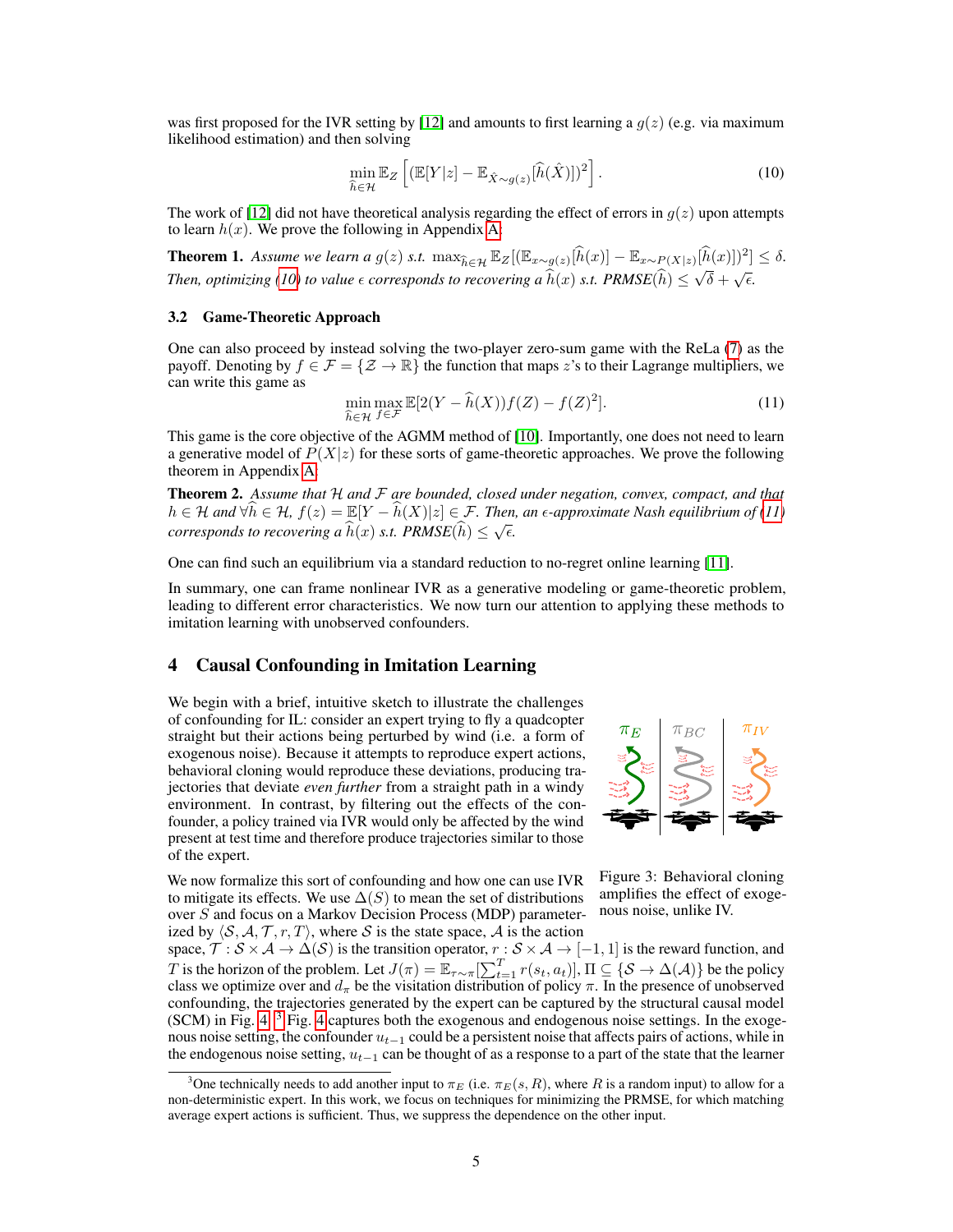does not have access to (see Table [1](#page-2-0) for several example) In either setting, the confounding travels through the dynamics to influence the next state, leading to spurious correlations between the recorded states and actions. We can also see this correlative effect by writing out the structural equations:

$$
X = s_t = \mathcal{T}(s_{t-1}, a_{t-1}) = \mathcal{T}(s_{t-1}, \pi_E(s_{t-1}) + u_{t-1} + u_{t-2})
$$
\n(12)

$$
Y = a_t = \pi_E(s_t) + u_t + u_{t-1}.
$$
\n(13)

Fig. [4](#page-5-0) also tells us that  $Z = s_{t-1}$  satisfies the three conditions to make it a valid instrument for countering the effects of  $U = u_{t-1}$ . Intuitively, this is because the past state is independent of the current confounder, allowing it to function as an independent source of randomness. One can imagine longer time-scale correlations induced between actions than just one step confounding – our approaches naturally extend to this setting by using a state further back in the past as the instrument.

Unlike standard imitation learning approaches like behavior cloning which attempt to recover  $\mathbb{E}[a|s]$ , an approach based on IVR enables us to instead recover the interventional effect of the policy  $\mathbb{E}[\pi_E(s)|s] = \mathbb{E}[a|do(s)]$ . Conceptually,  $\mathbb{E}[a|do(s)]$  is asking what the expert would do on average if they were placed in state s, *i.e.* the kind of answer we would get from a queryable expert in DAgger [\[23\]](#page-10-0) or DAeQuIL [\[27\]](#page-10-1). However, as we are only interested in the result of queries on states from expert demonstrations, we are able to get a similar effect via IVR to an interactive approach without requiring access to a queryable expert. We now build upon this intuition to derive two algorithms.



<span id="page-5-0"></span>Figure 4: The SCM for imitation learning with unobserved confounders. The confounding is mediated via the dynamics into the state, introducing spurious correlations between states  $(X = s_t)$ and actions ( $Y = a_t$ ). To break the confounding, we can utilize the past state as an instrument ( $Z = s_{t-1}$ ).

# 5 Algorithms for Causal Imitation Learning

We now present two approaches for causal imitation learning that can be seen as applications of the generative modeling and game-theoretic approaches of Sec. [3.](#page-2-2) At their core, both algorithms are attempting to minimize a PRMSE objective,

<span id="page-5-1"></span>
$$
\min_{\pi \in \Pi} \mathbb{E}_{(s, s', a') \sim d_{\pi_E}} [(\mathbb{E}[a' - \pi(s')|s])^2],\tag{14}
$$

instead of the usual IL objective,

<span id="page-5-2"></span>
$$
\min_{\pi \in \Pi} \mathbb{E}_{(s,a) \sim d_{\pi_E}}[(a - \pi(s))^2].
$$
\n(15)

In both the exogenous and endogenous settings, minimizing [\(14\)](#page-5-1) corresponds to recovering  $\mathbb{E}[a|do(s)]$ . What differs is the performance implications of doing so, as we now discuss further.

#### 5.1 Exogenous Noise

Exogenous noise is present both in the demonstrations as well as at test time. Our goal in this setting is to eliminate the effect of the confounder so at test time we do not needlessly reproduce its effects (e.g. the increased swerving in our quadcopter example). Notice that under exogenous noise, minimizing [\(15\)](#page-5-2) to 0 would not recover the expert's policy while minimizing Equation [\(14\)](#page-5-1) would. First, let a distribution  $P(U)$  be c-Total Variation stable [\[5\]](#page-9-17) if:

$$
||a - b||_2 \le \delta \Rightarrow d_{TV}(a + U, b + U) \le c\delta.
$$
 (16)

This property is satisfied by a wide variety of distributions. For example, for standard normal random variables,  $c = 1/2$ . Next, in our setting, the measure of ill-posedness [\[10,](#page-9-12) [7\]](#page-9-14) is

$$
\kappa(\Pi) = \sup_{\pi \in \Pi} \frac{\sqrt{\mathbb{E}_{s \sim d_{\pi_E}}[(\pi_E(s) - \pi(s))^2]}}{\sqrt{\mathbb{E}_{s, s', a' \sim d_{\pi_E}}[\mathbb{E}[a' - \pi(s')]s]]^2}} = \sup_{\pi \in \Pi} \frac{\text{RMSE}(\pi)}{\text{PRMSE}(\pi)}.
$$
\n(17)

We prove the following bound on policy performance in Appendix [B:](#page-14-0)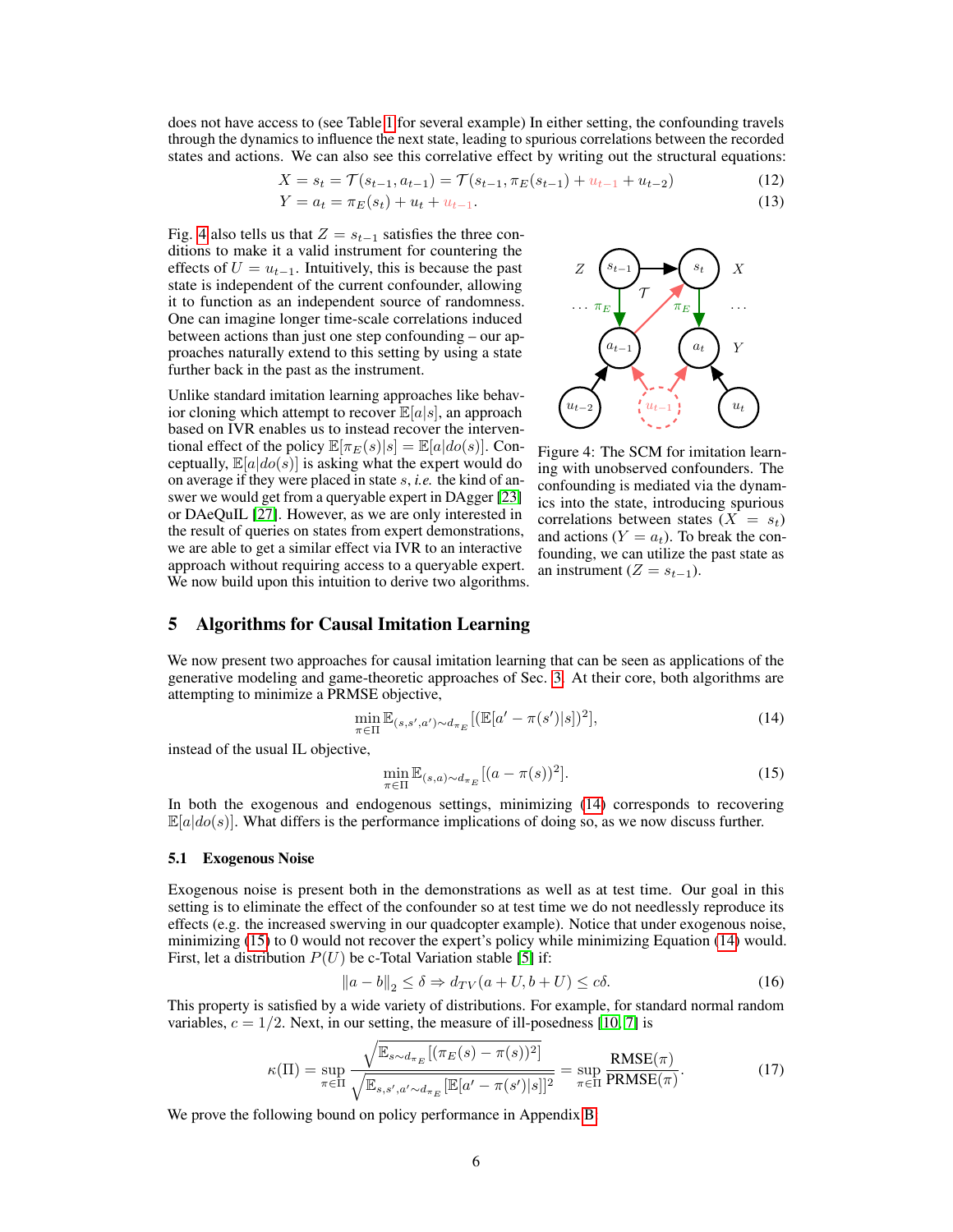<span id="page-6-2"></span>**Theorem 3.** Assume  $P(U)$  is c-TV Stable exog. noise,  $\pi_E$  is deterministic, and let  $\kappa(\Pi)$  be the *measure of the ill-posedness of the problem. Then,*  $PRMSE(\pi) \leq \epsilon \Rightarrow J(\pi_E) - J(\pi) \leq c\kappa(\Pi)\epsilon T^2$ *.* 

Intuitively,  $\kappa(\Pi)$  measures the strength of the strength of the instrument. Consider the extreme case where  $s' = s$ . Then,  $\kappa(\Pi) = 1$ . As the past state becomes a weaker instrument,  $\kappa(\Pi) > 1$ . Thus, if the confounding affects multiple timesteps, we would expect  $\kappa(\Pi)$  to grow as one needs to reach further back in time to find a valid instrument, leading to a looser performance bound. We investigate the effect of the length of confounding on the ill-posedness of the problem empirically in Sec. [6.](#page-7-0)

#### 5.2 Endogenous Noise

Endogenous noise is present *only* in the expert demonstrations and not applied during learner rollouts. Thus, in contrast to the exogenous setting, we do not need to eliminate the effect of the confounder to perform as well as the expert. Instead, we hope to effectively reduce our uncertainty over the confounder (e.g. the state of the traffic light). We begin by defining the following policies:

 $\forall s \in \text{supp}(d_{\pi_E}), \quad \pi_{BC}(a|s) = d_{\pi_E}(s, a)/d_{\pi_E}(s), \quad \pi_{IV}(a|s) = p(a|do(s)),$  (18)

where supp denotes support. We prove the following results under endog. noise in Appendix [A:](#page-11-0)

<span id="page-6-0"></span>**Lemma 1.** *There exist MDPs for which*  $\pi_E$ ,  $\pi_{BC}$ , and  $\pi_{IV}$  *have different trajectory distributions.* 

<span id="page-6-3"></span>**Lemma 2.** If reward r is a function of state and action only,  $J(\pi_E) = J(\pi_{BC})$  always, while there *exist MDPs for which*  $J(\pi_E) > J(\pi_{IV})$ *.* 

<span id="page-6-4"></span>**Lemma 3.** *If reward*  $r \in \{S \times A \times U \rightarrow \mathbb{R}\}$  *(i.e. the reward additionally depends on the confounder), then there exist MDPs for which*  $J(\pi_E) > J(\pi)$   $\forall \pi \in \{S \rightarrow \Delta(\mathcal{A})\}.$ 

One take-away from these lemmas is the fundamental difficulty of producing a value equivalent policy to the expert's under endogenous noise, a result that was concurrently derived via a graphical condition by [\[18\]](#page-9-10) (Defn. 2.3). Consider, for example, an expert driver that stops at an intersection when a traffic light is red. If the learner does not see this light, there is no way for them to ensure they match the behavior of such an expert. However, in the special case where the reward function does not directly depend on the confounder (i.e. eliminating the natural reward function that penalizes the learner for not obeying the traffic light),  $\pi_{BC}$  is value equivalent to the expert, while, perhaps counter-intuitively, causally consistent  $\pi_{IV}$  is not. The value difference is because  $\pi_{IV}$  marginalizes out  $u_{t-1}$  by sampling from  $P(u_{t-1})$  while  $\pi_{BC}$  samples from  $P(u_{t-1}|s_t)$  (see proof of Lemma [1](#page-6-0) in Appendix [A\)](#page-11-0).  $\pi_{BC}$  is therefore better able to estimate the value of the confounder by utilizing the information in the current state, which is advantageous in the endogenous setting.

#### 5.3 With a Simulator: DoubIL

Algorithm 1 DoubIL

| <b>Input:</b> Dataset $\mathcal{D}_E$ of expert trajectories, Policy class $\Pi$ , Simulator $\mathcal T$ |                                                 |  |  |  |
|-----------------------------------------------------------------------------------------------------------|-------------------------------------------------|--|--|--|
| <b>Output:</b> Trained policy $\pi_2$                                                                     |                                                 |  |  |  |
| $\pi_1 = \arg \min_{\pi \in \Pi} \mathbb{E}_{s,a \sim \mathcal{D}_E}[-\log \pi(a s)]$                     | {Train preliminary policy via moment-matching.} |  |  |  |
| $\mathcal{D}_{IV} = \{(\mathcal{T}(s, \pi_1(s)), a')   \forall (s, a') \in \mathcal{D}_E\}$               | {Pass $\pi_1$ 's actions through simulator.}    |  |  |  |
| $\pi_2 = \arg \min_{\pi \in \Pi} \mathbb{E}_{s,a \sim \mathcal{D}_{IV}}[(a - \pi(s))^2]$                  | {Train final policy on new dataset and output.} |  |  |  |
|                                                                                                           |                                                 |  |  |  |

<span id="page-6-1"></span>Algorithm [1](#page-6-1) can be seen as a variation of generative modeling approach of Sec. [3](#page-2-2) and [\[12\]](#page-9-11) where one leverages knowledge of one factor of the  $P(X|z)$  distribution and just learns the other factor. Via the Markov assumption, we can factorize  $P(X|z) = P(S'|s) = \sum_{a \in A} P(a|s) \mathcal{T}(s, a)$ . Assuming access to a simulator  $\hat{\mathcal{T}}$  that closely

approximates the true transition dynamics, we can instead focus on learning the  $P(a|s)$  component: the standard imitation learning task. Notably, this first-stage policy is biased as it includes the effect of the confounder:  $P(a|s) = P(U + \pi_E(s)|s)$ .



Figure 5: DoubIL deconfounds inputs to the second stage by resimulating state transitions.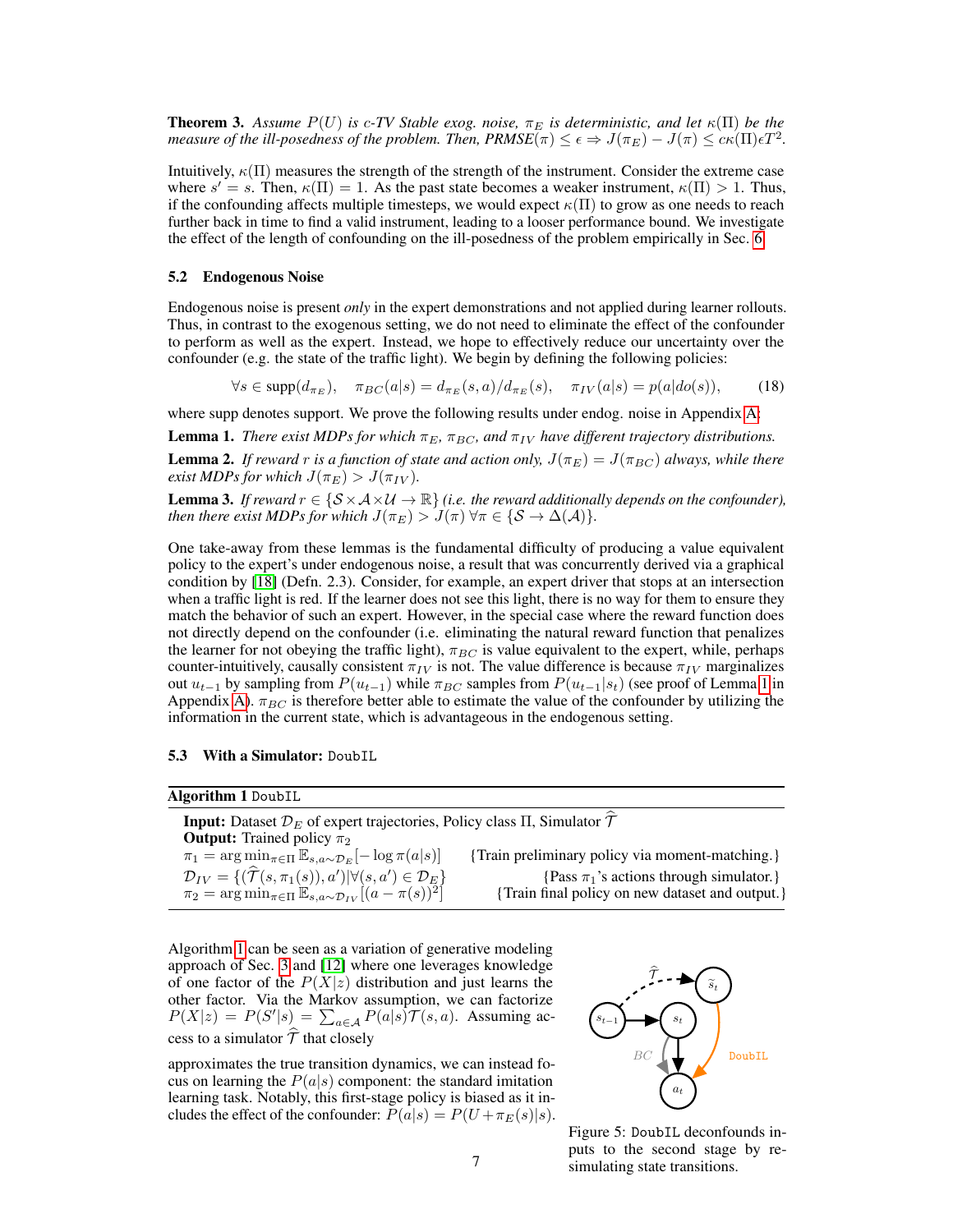However, when we use it to simulate transitions, the next states that are produced no longer have the particular instantiation of the confounder present in the recorded dataset's next actions. Using a tilde to denote a fresh draw from a distribution, simulated states are drawn from

$$
\widetilde{s}_t \sim \widehat{T}(s_{t-1}, \pi_1(s_{t-1})) \tag{19}
$$

while the observed next actions are drawn from

$$
a_t \sim \pi_E(\mathcal{T}(s_{t-1}, \pi_E(s_{t-1}) + u_{t-1} + u_{t-2})) + u_{t-1} + u_t.
$$
 (20)

Notice that there are no shared noise terms. This allows us to apply standard imitation learning to this new dataset of  $(\tilde{s}_t, a_t)$  to learn a causally consistent policy. The two applications of imitation learning lead us to term this algorithm DoubIL. We can translate the guarantee of Theorem [1](#page-4-3) to our factored context:

<span id="page-7-2"></span>**Lemma 4.** Assume we learn a  $\pi_1(s)$  *s.t.* 

$$
\max_{\pi \in \Pi} \mathbb{E}_{s_{t-1}} \left[ (\mathbb{E}_{s_t \sim \hat{\mathcal{T}}(s_{t-1}, \pi_1(s_{t-1}))} [\pi(s_t)] - \mathbb{E}_{s_t \sim P(s_t | s_{t-1})} [\pi(s_t)])^2 \right] \le \delta
$$

*Then, optimizing the second-stage MSE to*  $\epsilon$  *corresponds to recovering a*  $\pi_2$  *s.t.* 

$$
PRMSE(\pi_2) = \sqrt{\mathbb{E}_{s \sim d_{\pi_E}}[\mathbb{E}[\pi_2(s') - \pi_E(s')|s]^2]} \leq \sqrt{\delta} + \sqrt{\epsilon}.
$$

We prove this lemma in Appendix [A.](#page-11-0) Combining this lemma with Theorem [3](#page-6-2) allows one to derive a performance bound of  $J(\pi_E) - J(\pi) \leq c \kappa(\Pi)(\sqrt{\delta} + \sqrt{\epsilon})T^2$  under exogenous noise. We note that one could simply learn the mapping  $P(s'|s)$  but this can be far less sample efficient than merely learning a policy when  $|\mathcal{A}| \leq |\mathcal{S}|$ , as is often true in practice.

## 5.4 Without state re-sampling: ResiduIL

| Algorithm 2 ResiduIL |
|----------------------|

**Input:** Dataset  $\mathcal{D}_E$  of expert trajectories, Policy class  $\Pi$ , Discriminator class  $\mathcal{F}$ , Learning rate  $\eta$ **Output:** Trained policy  $\pi$ Set  $\pi \in \Pi$ ,  $f \in \mathcal{F}$ ,  $\widetilde{g}_{\pi} = 0$ ,  $\widetilde{g}_f = 0$ <br>while  $\pi$  not satisfactory **do**  $L(\pi, f) = \mathbb{E}_{(s, s', a') \sim \mathcal{D}_E} [2(a' - \pi(s'))f(s) - f(s)^2]$  {Payoff of zero-sum game.}  $g_{\pi} = \nabla_{\pi} L(\pi, f), g_{\underline{f}} = \nabla_{f} L(\pi, f)$  {Perform Optimistic Mirror Descent.}  $\pi \leftarrow \pi - \eta(2g_{\pi} - \tilde{g}_{\pi})$ <br>  $f \leftarrow f + \eta(2g_{\pi} - \tilde{g}_{\pi})$  $f \leftarrow f + \eta(2g_f - \tilde{g}_f)$ <br> $\tilde{g}_f \leftarrow g \tilde{g}_f \leftarrow g_f$  $\widetilde{g}_{\pi} \leftarrow g_{\pi}, \widetilde{g}_{f} \leftarrow g_{f}$ end while

<span id="page-7-1"></span>Algorithm [2](#page-7-1) is the direct application of the game-theoretic approach of Sec. [3](#page-2-2) and [\[10\]](#page-9-12) to imitation learning. We term it ResiduIL because the adversary attempts to predict the residual between the learner and the expert's actions while the learner attempts to minimize this residual. Notably, this algorithm can be run completely offline (i.e. without access to a simulator). We use the Optimistic Mirror Descent approach of [\[28\]](#page-10-6) to find approximate Nash equilibria in our experiments. Once again, we can extend our past results to the IL setting:

<span id="page-7-3"></span>**Lemma 5.** An  $\epsilon$ -approximate equilibrium for the policy player corresponds to recovering a policy  $\pi$ *s.t PRMSE* $(\pi) \leq \sqrt{\epsilon}$ .

This lemma dovetails with Theorem [3](#page-6-2) to prove that  $J(\pi_E) - J(\pi) \leq c\kappa(\Pi)\sqrt{\epsilon}T^2$  under exogenous noise (Appendix [A\)](#page-11-0).

# <span id="page-7-0"></span>6 Experiments

We test DoubIL and ResiduIL on a slightly modified version of the OpenAI Gym [\[6\]](#page-9-18) LunarLanderv2 environment against a behavioral cloning baseline. We generate demonstrations by simulating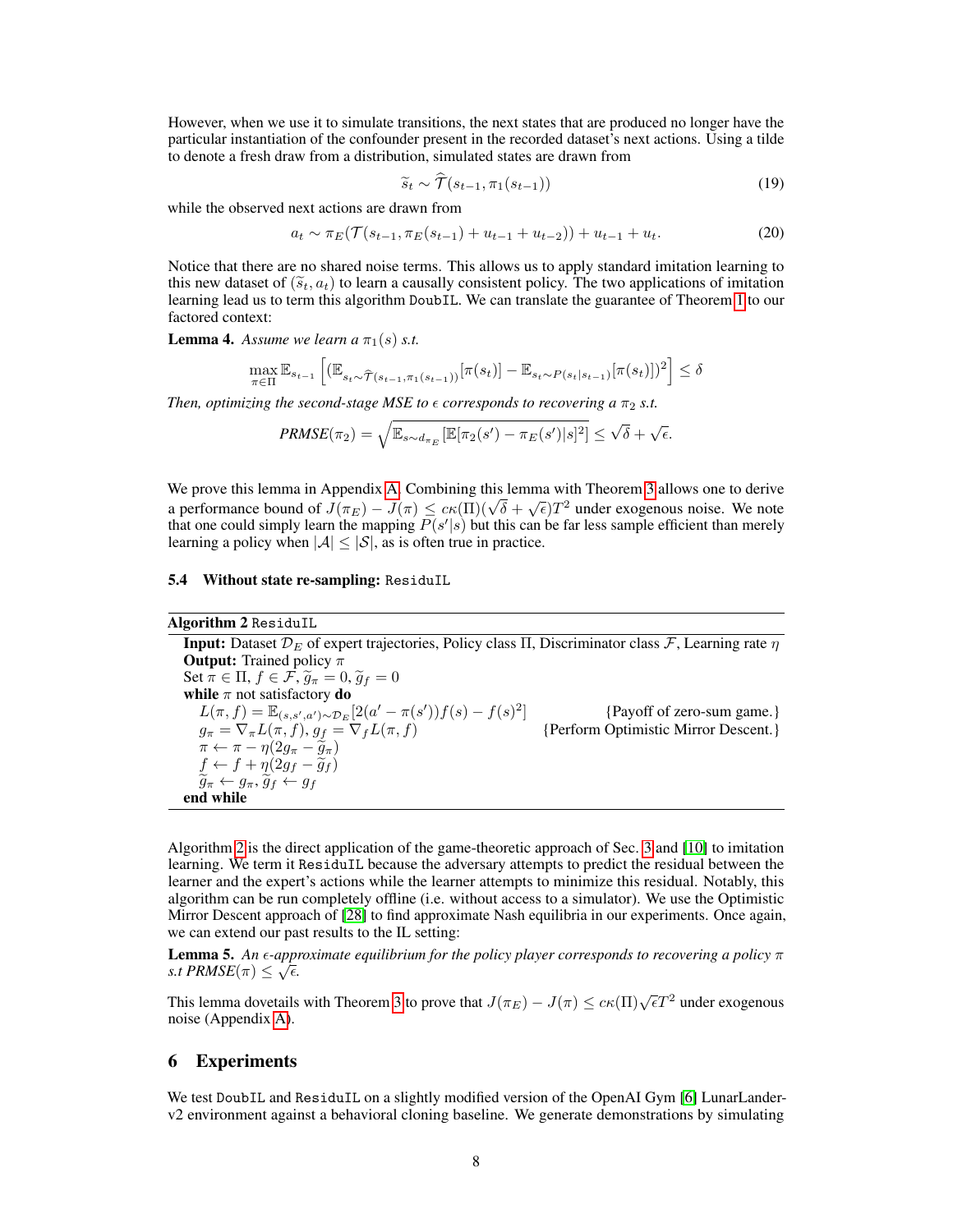

Figure 6: We train behavioral cloning, DoubIL, and ResiduIL on trajectories from a modified LunarLander environment, computing standard errors across 5 runs. The left plot shows that DoubIL and ResiduIL are better able to match the desired  $\mathbb{E}[a|do(s)]$  on states from expert rollouts, while the middle plot shows they are able to generalize better to the state dist. of an expert w/o noise. The right plot shows how we can compare the results of behavioral cloning and causal IL procedures to identify areas of the state space where the effect of confounding is strong (the red dots).

rollouts of an expert policy trained via PPO [\[25\]](#page-10-7), adding fresh Gaussian noise to the expert's action as well as cached noise from the last timestep. The latter noise is the confounder. See Appendix [B](#page-14-0) for full parameters. We judge policy quality by computing the MSE between the output of a deconfounded expert query and a learner's proposed actions on states from expert rollouts. We see that both of our methods are able to more closely match  $\mathbb{E}[a|do(s)]$  than behavioral cloning, especially in the low-data regime (Fig. [6,](#page-8-0) left). We also measure the MSE on states from deconfounded expert rollouts – while there are no clear guarantees on this state distribution, we see that our methods generalize better than BC empirically (Fig. [6,](#page-8-0) middle). One might wonder how, given a dataset of expert demonstrations, one detects whether there is unobserved confounding in the data. We can answer this question by comparing the results of behavioral cloning and either of our above algorithms. We prove the following in Appendix [A:](#page-11-0)

# <span id="page-8-1"></span>**Lemma 6.** Assume  $\pi_{BC}(s) = \mathbb{E}[a|s]$  and  $\pi_{IV}(s) = \mathbb{E}[a|do(s)]$ *. Then,*  $\mathbb{E}[u|s] = \pi_{BC}(s) - \pi_{IV}(s)$ *.*

The implication of this lemma is that comparing the outputs of IVR-based procedures to behavioral cloning can help us detect causal confounding – if they greatly differ with a sufficiently sized dataset, there is likely an unobserved confounding effect in our data. Moreover, the states where they differ represent the parts of the state space where the influence of the confounder is highest. Fig. [6](#page-8-0) right is an empirical example of how the test of Lemma [6](#page-8-1) can be used to identify areas of the state space where the effect of the confounder is especially strong (e.g. the center).

For linear problems, we can bound  $\kappa(\Pi)$  (the measure of illposedness) via an eigenvalue ratio [\[10\]](#page-9-12). Extending our previous model to include the effect of the last H confounders  $(a_t =$  $\pi_E(s_t) + \sum_{j=t-H}^t u_j$ .), we arrive at the bound

$$
\kappa(\Pi; H) \le \sqrt{\frac{\lambda_{max}(\mathbb{E}[s_t s_t^T])}{\lambda_{min}(\mathbb{E}[\mathbb{E}[s_t|s_{t-H}]\mathbb{E}[s_t|s_{t-H}]^T])}}.
$$
(21)

<span id="page-8-3"></span><span id="page-8-0"></span>

We compute this quantity empirically for a linear-quadratic problem with Gaussian confounding and plot results in Fig. [7.](#page-8-2) As expected, we see that increasing the length of confounding leads to weaker instruments as one has to use states further back in time. Theorem [3](#page-6-2) tells us that under exogenous noise, we should expect a weaker instrument to lead to a larger performance gap between the learner and expert. See Appendix [B](#page-14-0) for full experimental setup details.

<span id="page-8-2"></span>Figure 7: We compute  $\kappa(\Pi)$ for an LQG problem where we vary the number of steps a confounder sticks around for.

# 7 Conclusion

We present a model that captures confounding in imitation learning and derive two algorithms, DoubIL and ResiduIL, that are able to utilize history as an instrument to mitigate the effects of unobserved confounders. We prove performance bounds and validate their empirical efficacy under exogenous noise. We also discuss the challenges of learning with endogenous noise.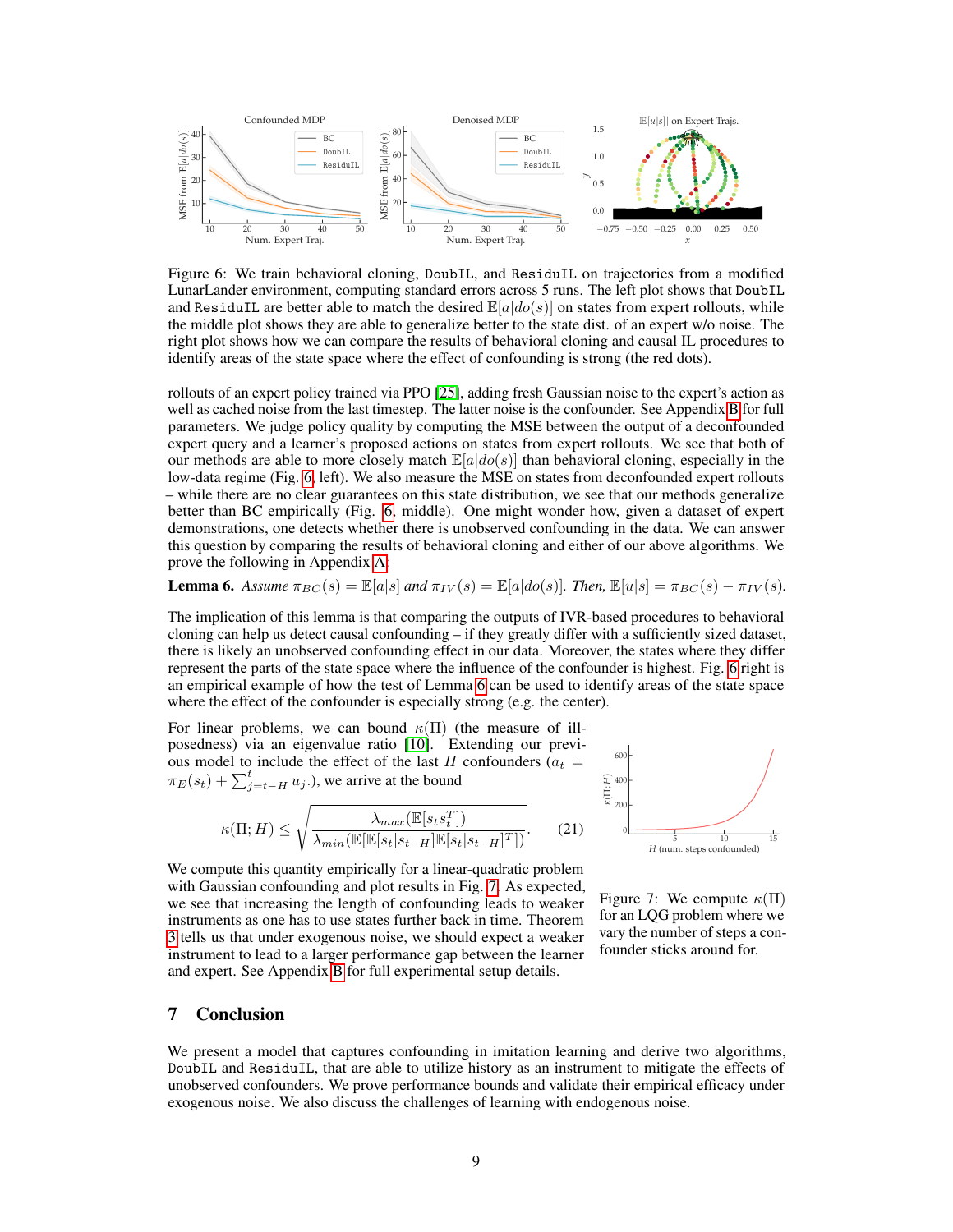# References

- <span id="page-9-5"></span>[1] J. D. Angrist, G. W. Imbens, and D. B. Rubin. Identification of causal effects using instrumental variables. *Journal of the American statistical Association*, 91(434):444–455, 1996.
- <span id="page-9-21"></span>[2] L. Baird. Residual algorithms: Reinforcement learning with function approximation. In *Machine Learning Proceedings 1995*, pages 30–37. Elsevier, 1995.
- <span id="page-9-15"></span>[3] A. Balke and J. Pearl. Counterfactual probabilities: Computational methods, bounds and applications, 2013.
- <span id="page-9-3"></span>[4] M. Bansal, A. Krizhevsky, and A. S. Ogale. Chauffeurnet: Learning to drive by imitating the best and synthesizing the worst. *CoRR*, abs/1812.03079, 2018. URL [http://arxiv.org/](http://arxiv.org/abs/1812.03079) [abs/1812.03079](http://arxiv.org/abs/1812.03079).
- <span id="page-9-17"></span>[5] R. Bassily, K. Nissim, A. Smith, T. Steinke, U. Stemmer, and J. Ullman. Algorithmic stability for adaptive data analysis. *SIAM Journal on Computing*, (0):STOC16–377, 2021.
- <span id="page-9-18"></span>[6] G. Brockman, V. Cheung, L. Pettersson, J. Schneider, J. Schulman, J. Tang, and W. Zaremba. Openai gym, 2016.
- <span id="page-9-14"></span>[7] X. Chen and D. Pouzo. Estimation of nonparametric conditional moment models with possibly nonsmooth generalized residuals. *Econometrica*, 80(1):277–321, 2012.
- <span id="page-9-1"></span>[8] F. Codevilla, E. Santana, A. M. López, and A. Gaidon. Exploring the limitations of behavior cloning for autonomous driving. *CoRR*, abs/1904.08980, 2019. URL [http://arxiv.org/](http://arxiv.org/abs/1904.08980) [abs/1904.08980](http://arxiv.org/abs/1904.08980).
- <span id="page-9-2"></span>[9] P. de Haan, D. Jayaraman, and S. Levine. Causal confusion in imitation learning. *Advances in Neural Information Processing Systems*, 32:11698–11709, 2019.
- <span id="page-9-12"></span>[10] N. Dikkala, G. Lewis, L. Mackey, and V. Syrgkanis. Minimax estimation of conditional moment models, 2020.
- <span id="page-9-16"></span>[11] Y. Freund and R. E. Schapire. A decision-theoretic generalization of on-line learning and an application to boosting. *Journal of computer and system sciences*, 55(1):119–139, 1997.
- <span id="page-9-11"></span>[12] J. Hartford, G. Lewis, K. Leyton-Brown, and M. Taddy. Deep iv: A flexible approach for counterfactual prediction. In *International Conference on Machine Learning*, pages 1414–1423. PMLR, 2017.
- <span id="page-9-6"></span>[13] A. Hefny, C. Downey, and G. J. Gordon. Supervised learning for dynamical system learning. *Advances in neural information processing systems*, 28:1963–1971, 2015.
- <span id="page-9-19"></span>[14] S. Kakade and J. Langford. Approximately optimal approximate reinforcement learning. In *IN PROC. 19TH INTERNATIONAL CONFERENCE ON MACHINE LEARNING*, pages 267–274, 2002.
- <span id="page-9-20"></span>[15] D. P. Kingma and J. Ba. Adam: A method for stochastic optimization. *arXiv preprint arXiv:1412.6980*, 2014.
- <span id="page-9-8"></span>[16] I. Kostrikov, O. Nachum, and J. Tompson. Imitation learning via off-policy distribution matching, 2019.
- <span id="page-9-4"></span>[17] A. Kuefler, J. Morton, T. Wheeler, and M. Kochenderfer. Imitating driver behavior with generative adversarial networks. In *2017 IEEE Intelligent Vehicles Symposium (IV)*, pages 204–211. IEEE, 2017.
- <span id="page-9-10"></span>[18] D. Kumor, J. Zhang, and E. Bareinboim. Sequential causal imitation learning with unobserved confounders. 2021.
- <span id="page-9-0"></span>[19] U. Muller, J. Ben, E. Cosatto, B. Flepp, and Y. L. Cun. Off-road obstacle avoidance through end-to-end learning. In *Advances in neural information processing systems*, pages 739–746. Citeseer, 2006.
- <span id="page-9-13"></span>[20] J. Pearl, M. Glymour, and N. P. Jewell. *Causal inference in statistics: A primer*. John Wiley & Sons, 2016.
- <span id="page-9-7"></span>[21] D. A. Pomerleau. Alvinn: An autonomous land vehicle in a neural network. 1989.
- <span id="page-9-9"></span>[22] S. Ross and J. A. Bagnell. Reinforcement and imitation learning via interactive no-regret learning, 2014.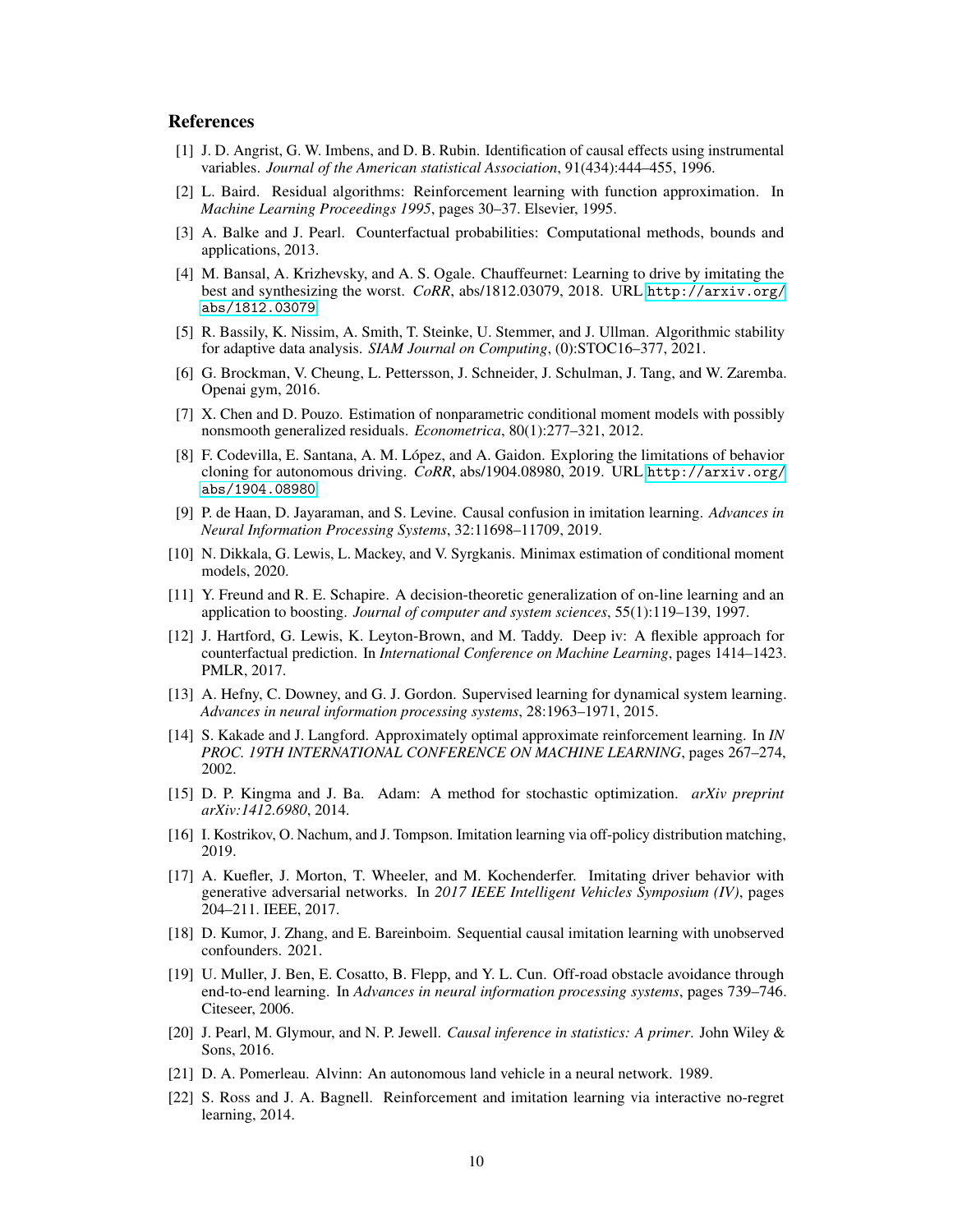- <span id="page-10-0"></span>[23] S. Ross, G. J. Gordon, and J. A. Bagnell. A reduction of imitation learning and structured prediction to no-regret online learning, 2011.
- <span id="page-10-8"></span>[24] S. Russell and P. Norvig. Artificial intelligence: a modern approach. 2002.
- <span id="page-10-7"></span>[25] J. Schulman, F. Wolski, P. Dhariwal, A. Radford, and O. Klimov. Proximal policy optimization algorithms, 2017.
- <span id="page-10-3"></span>[26] J. Spencer, S. Choudhury, A. Venkatraman, B. Ziebart, and J. A. Bagnell. Feedback in imitation learning: The three regimes of covariate shift, 2021.
- <span id="page-10-1"></span>[27] G. Swamy, S. Choudhury, J. A. Bagnell, and Z. S. Wu. Of moments and matching: A gametheoretic framework for closing the imitation gap, 2021.
- <span id="page-10-6"></span>[28] V. Syrgkanis, A. Agarwal, H. Luo, and R. E. Schapire. Fast convergence of regularized learning in games. In C. Cortes, N. Lawrence, D. Lee, M. Sugiyama, and R. Garnett, editors, *Advances in Neural Information Processing Systems*, volume 28. Curran Associates, Inc., 2015. URL [https://proceedings.neurips.cc/paper/2015/file/](https://proceedings.neurips.cc/paper/2015/file/7fea637fd6d02b8f0adf6f7dc36aed93-Paper.pdf) [7fea637fd6d02b8f0adf6f7dc36aed93-Paper.pdf](https://proceedings.neurips.cc/paper/2015/file/7fea637fd6d02b8f0adf6f7dc36aed93-Paper.pdf).
- <span id="page-10-5"></span>[29] C. Winship and S. L. Morgan. The estimation of causal effects from observational data. *Annual review of sociology*, 25(1):659–706, 1999.
- <span id="page-10-4"></span>[30] P. G. Wright. *Tariff on animal and vegetable oils*. Macmillan Company, New York, 1928.
- <span id="page-10-2"></span>[31] J. Zhang, D. Kumor, and E. Bareinboim. Causal imitation learning with unobserved confounders. *Advances in Neural Information Processing Systems*, 33, 2020.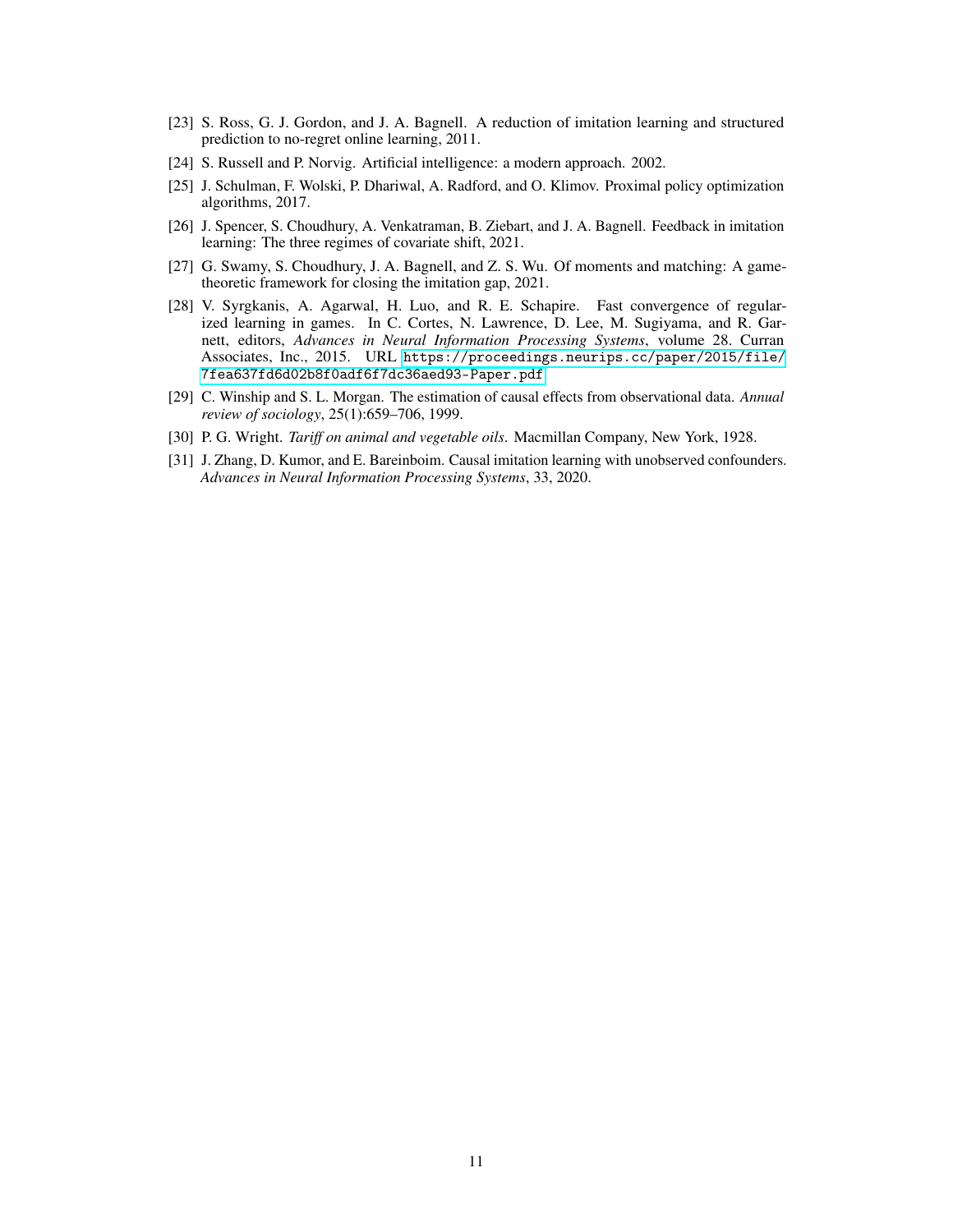# <span id="page-11-0"></span>A Proofs

## A.1 Proof of Validity of Instrument

*Proof.* We check the instrument conditions in order:

- 1. *Unconfounded Instrument*:  $Z \perp\!\!\!\perp U$ : The  $Z \rightarrow X \leftarrow U$ ,  $V \rightarrow X \leftarrow U$ , and  $X \rightarrow Y \leftarrow U$ triples are blocked by standard d-separation rules [\[20\]](#page-9-13). All paths from  $Z$  to  $U$  must pass through one of these triples so  $Z \perp\!\!\!\perp U$ .
- 2. *Exclusion*:  $Z \perp \!\!\!\perp Y | X, U$ : The  $Z \to X \to Y, X \leftarrow U \to Y$ , and  $V \to X \to Y$  triples are blocked by standard d-separation rules. All paths from Z to Y must pass through one of these triples so  $Z \perp\!\!\!\perp Y | X, U$ .
- 3. *Relevance*:  $Z \not\perp X$ : There is a  $Z \rightarrow X$  edge, which is assumed to be non-degenerate.

Thus,  $Z$  is a valid instrument for determining the causal relationship between  $X$  and  $Y$ .

 $\Box$ 

### A.2 Proof of Theorem [1](#page-4-3)

*Proof.* We simplify notation for clarity in our proof. Consider two vectors of the same dimension, **a** and **b**. Assume that  $\sum_{i=1}^{N} a_i^2 \leq \epsilon$  and  $\sum_{i=1}^{N} b_i^2 \leq \delta$ . This implies that  $||a||_2 \leq \sqrt{\epsilon}$  and  $||b||_2 \leq \sqrt{\epsilon}$  $\sqrt{\delta}$ . Then, by the triangle inequality,  $\|\mathbf{a} - \mathbf{b}\|_2 \leq \|\mathbf{a}\|_2 + \|\mathbf{b}\|_2 \leq \sqrt{\epsilon} + \sqrt{\delta}$ . Setting  $a_i =$  $\sqrt{P(z)}(\mathbb{E}[Y|z] - \mathbb{E}_{\hat{x}\sim g(z)}[\hat{h}(\hat{x})])$  and  $b_i = \sqrt{P(z)}(\mathbb{E}_{\hat{x}\sim g(z)}[\hat{h}(\hat{x})] - \mathbb{E}[\hat{h}(x)|z])$  proves that

$$
\max_{\widehat{h}\in\mathcal{H}} \mathbb{E}_Z[(\mathbb{E}_{x\sim g(z)}[\widehat{h}(x)] - \mathbb{E}_{x\sim P(X|z)}[\widehat{h}(x)])^2] \le \delta,\tag{22}
$$

$$
\mathbb{E}_z[(\mathbb{E}[Y|z] - \mathbb{E}_{\hat{x}\sim g(z)}[\hat{h}(\hat{x})])^2] \le \epsilon
$$
 (23)

$$
\Rightarrow PRMSE(\widehat{h}) = \sqrt{\mathbb{E}_{z}[(\mathbb{E}[Y|z] - \mathbb{E}_{x \sim P(X|z)}[\widehat{h}(x)])^{2}]} \leq \sqrt{\epsilon} + \sqrt{\delta}
$$
(24)

### A.3 Proof of Theorem [2](#page-4-4)

*Proof.* The population version of [\(11\)](#page-4-1) is

$$
\min_{h \in \mathcal{H}} \max_{f \in \mathcal{F}} \mathbb{E}[2(Y - h(X))f(Z) - f^2(Z)] \tag{25}
$$

An  $\epsilon$ -approximate equilibrium is an  $(\widehat{h}, \widehat{f})$  pair such that:

$$
\max_{f \in \mathcal{F}} \mathbb{E}[2(Y - \widehat{h}(X))f(Z) - f^2(Z)] - \frac{\epsilon}{2}
$$
\n(26)

$$
\leq \mathbb{E}[2(Y - \hat{f}(X))\hat{f}(Z) - \hat{f}^2(Z)] \tag{27}
$$

$$
\leq \min_{h \in \mathcal{H}} \mathbb{E}[2(Y - h(X))\widehat{f}(Z) - \widehat{f}^2(Z)] + \frac{\epsilon}{2}
$$
\n(28)

Taking the derivative w.r.t  $f(z)$  of the payoff and setting it equal to 0, we arrive at

$$
2P(z)\mathbb{E}[Y - \widehat{h}(X)|z] - 2P(z)f(z) = 0 \Rightarrow f(z) = \mathbb{E}[Y - \widehat{h}(X)|z].\tag{29}
$$

Plugging this back into [\(49\)](#page-13-0) gives us the inequality

$$
\mathbb{E}_Z[\mathbb{E}[Y - \widehat{h}(X)|z]^2] - \frac{\epsilon}{2} \le \min_{h \in \mathcal{H}} \mathbb{E}[2(Y - h(X))\widehat{f}(Z) - \widehat{f}^2(Z)] + \frac{\epsilon}{2}.
$$
 (30)

Assuming we are in the realizable setting (e.g.  $h(x) = \mathbb{E}[Y|do(x)] \in \mathcal{H}$ ),  $\min_{h \in \mathcal{H}} \mathbb{E}[2(Y$  $h(X)\hat{f}(Z) - \hat{f}^2(Z) \leq 0$ . Thus, we can write that:

$$
\mathbb{E}_Z[\mathbb{E}[Y - \widehat{h}(X)|z]^2] - \frac{\epsilon}{2} \le \frac{\epsilon}{2} \Rightarrow \text{PRMSE}(\widehat{h}) \le \sqrt{\epsilon}.
$$
\n(31)

We note that Theorem [2](#page-4-4) follows somewhat directly from the main theorems of [\[10\]](#page-9-12) but that it was not stated in this precise form in their work.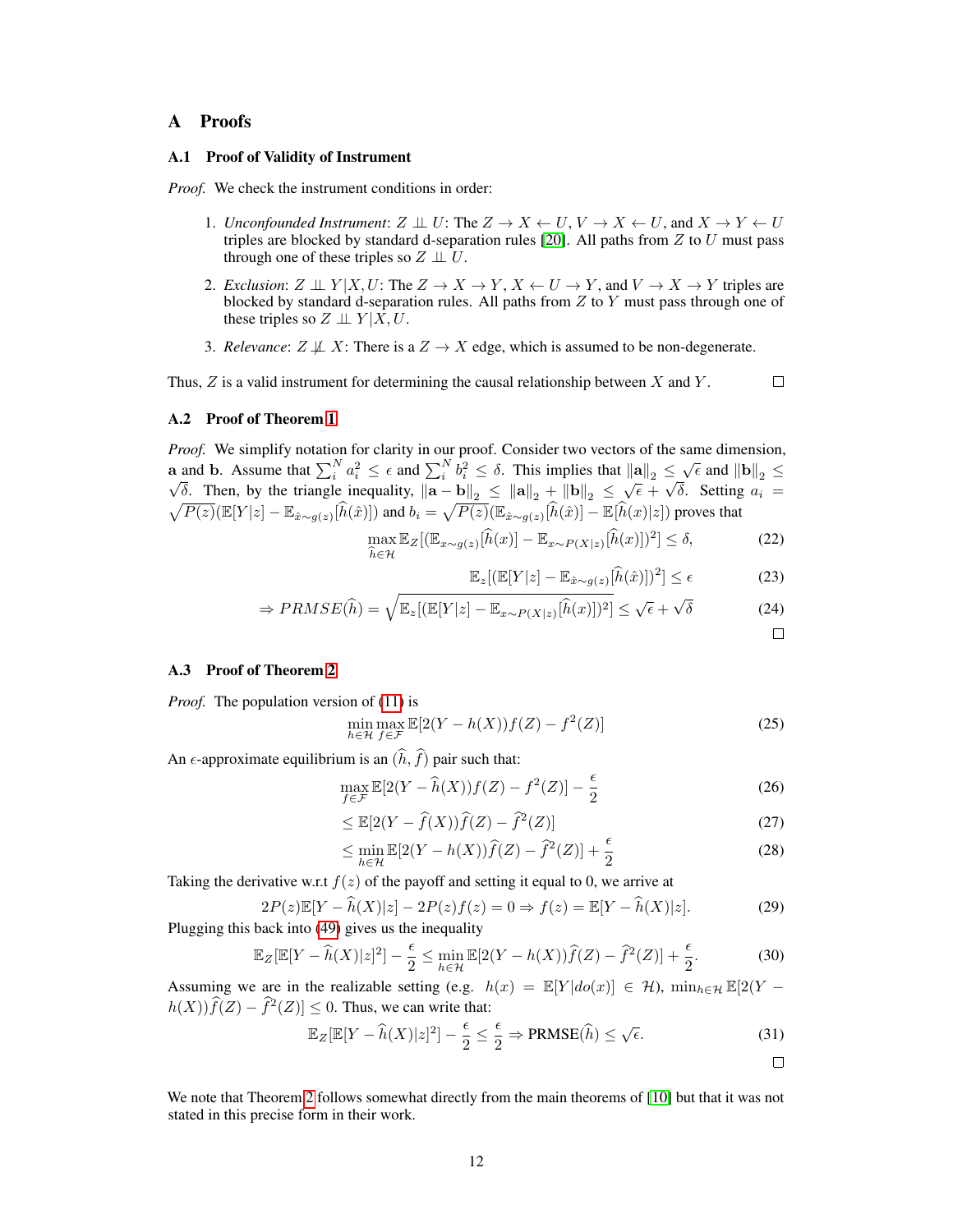#### A.4 Proof of Lemma [1](#page-6-0)

*Proof.* We focus on the first two timesteps of the problem. By construction,  $p(s_0)$  is the same for all three policies. The following statements follow from standard conditional independence rules [\[24\]](#page-10-8):

$$
\pi_{BC}(a_0|s_0) = p(a_0|s_0) = \sum_{u_0} P(u_0)P(a_0|s_0, u_0),\tag{32}
$$

$$
\pi_{IV}(a_0|s_0) = p(a_0|do(s_0)) = \sum_{u_0} P(u_0)P(a_0|do(s_0), u_0) = \sum_{u_0} P(u_0)P(a_0|s_0, u_0).
$$
 (33)

The last equality follows from the fact  $s_0$  has no parents. Thus, when combined with the fact that the transition dynamics  $P(s_1|s_0, a_0)$  are the same for all three policies, we arrive at the following equality:

$$
p_{\pi_E}(s_0, a_0, s_1) = p_{\pi_{BC}}(s_0, a_0, s_1) = p_{\pi_{IV}}(s_0, a_0, s_1)
$$
\n(34)

The first difference between the trajectory distributions starts at  $a_1$ . By definition, the expert chooses actions via

$$
\pi_E(a_1|s_1, u_0, u_1) = p(a_1|s_1, u_0, u_1). \tag{35}
$$

while the learners instead follow

$$
\pi_{BC}(a_1|s_1) = p(a_1|s_1) = \sum_{u_0} \sum_{u_1} p(u_0|s_1) p(u_1) p(a_1|s_1, u_0, u_1), \tag{36}
$$

$$
\pi_{IV}(a_1|s_1) = p(a_1|do(s_1)) = \sum_{u_0} \sum_{u_1} p(u_0)p(u_1)p(a_1|do(s_1), u_0, u_1)
$$
\n(37)

$$
= \sum_{u_0} \sum_{u_1} p(u_0) p(u_1) p(a_1|s_1, u_0, u_1).
$$
 (38)

The first line follows from the fact  $u_1 \perp u_0$ ,  $s_1$ . The last equality follows from Rule 2 of do-calculus [\[20\]](#page-9-13). Thus, given the action distributions at the second step are not equal, so long as  $a_1 \not\perp u_0$  and  $s_1 \not\perp u_0$ , all three policies have different trajectory distributions.

$$
\qquad \qquad \Box
$$

## A.5 Proof of Lemma [2](#page-6-3)

*Proof.* We prove  $J(\pi_E) = J(\pi_{BC})$  via an application of the Performance Difference Lemma (PDL) [\[14\]](#page-9-19). We note that this is equivalent to the graphical argument used by [\[18\]](#page-9-10) (Defn. 2.3 in their paper).

First, we note that  $p(s_0, a_0)$  is equal for both policies. Assuming that  $p(s_{t-1}, a_{t-1})$  is equal,  $p(s_t)$ must be equal by the fact the transition dynamics are the same. Then, via the fact that  $\pi_{BC}$  matches the conditional distribution of  $a_t|s_t$ ,  $p(s_t, a_t)$  must also be equal. Thus, by induction,  $d_{\pi_{BC}} = d_{\pi_E}$ . This means that  $\pi_{BC}$  is defined properly everywhere within it's own state visitation distribution. We then apply the PDL as follows:

$$
J(\pi_E) - J(\pi_{BC}) = T \mathbb{E}_{s,a,u \sim d_{\pi}}[Q^{\pi_E}(s,a) - \mathbb{E}_{a' \sim p(a'|s,u)}[Q^{\pi_E}(s,a')]]
$$
(39)

$$
= T\mathbb{E}_{s,a \sim d_{\pi}}[Q^{\pi_E}(s,a) - \mathbb{E}_u[\mathbb{E}_{a' \sim p(a'|s,u)}[Q^{\pi_E}(s,a')]]]
$$
(40)

$$
= T\mathbb{E}_{s,a \sim d_{\pi}}[Q^{\pi_E}(s,a) - \mathbb{E}_{u|s}[\mathbb{E}_{a' \sim p(a'|s,u)}[Q^{\pi_E}(s,a')]]]
$$
(41)

$$
= T\mathbb{E}_{s,a\sim d_{\pi}}[Q^{\pi_E}(s,a) - \mathbb{E}_{a'\sim p(a'|s)}[Q^{\pi_E}(s,a')]] \tag{42}
$$

$$
=0.\t(43)
$$

The third equality follows from the fact the learner's actions are independent of the confounder, so under  $d_{\pi_{BC}}$ ,  $P(u|s) = P(u)$ . From the proof of the previous lemma,  $p(a_1|s_1) \neq p(a_1|do(s_1))$  in general, so  $\pi_{IV}$  and  $\pi_E$  can have different state-action visitation distributions after the first timestep. Therefore, for a two-step problem where  $a_1 \not\perp u_0$  and  $s_1 \not\perp u_0$ ,

$$
J(\pi_E) - J(\pi_{IV}) = T(\mathbb{E}_{s,a \sim d_{\pi_E}}[r(s,a)] - \mathbb{E}_{s,a \sim d_{\pi_{IV}}}[r(s,a)]) > 0
$$
 (44)

for reward function

$$
r(s,a) = \begin{cases} 1, d_{\pi_E}(s,a) > d_{\pi_{IV}}(s,a) \\ 0, o.w. \end{cases}
$$
 (45)

 $\Box$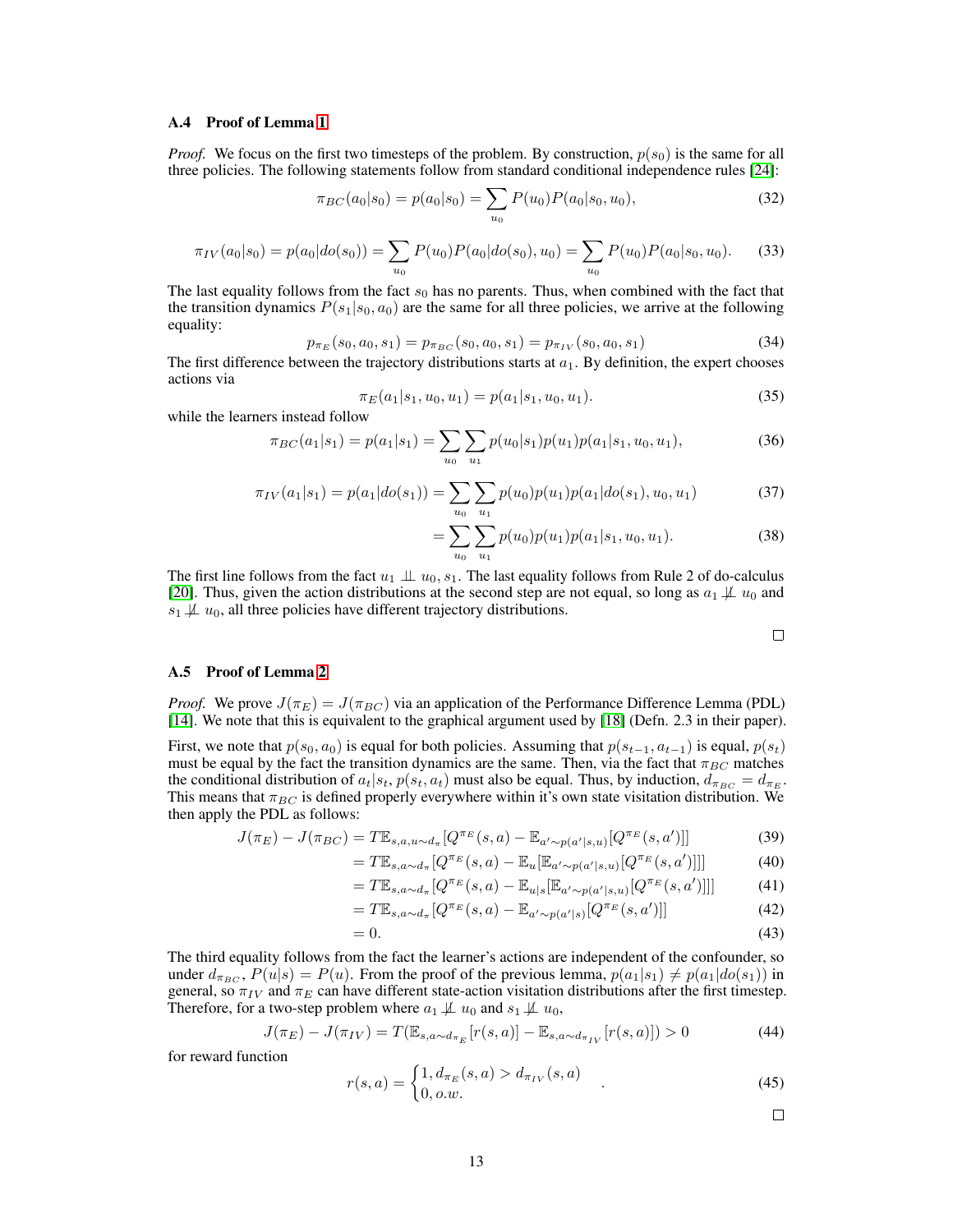#### A.6 Proof of Lemma [3](#page-6-4)

*Proof.* Let  $u_t$  be a Rademacher random variable (1 w.p.  $\frac{1}{2}$  and  $-1$  otherwise)  $\forall t \in [T]$ . Let  $a_t|s_t, u_t, u_{t-1} = u_t$  and there be a single fixed state s that no action can leave. Set  $r(s, a_t, u_t) =$  $1[a_t = u_t]$ . Then,  $J(\pi_E) = T$ . Notice that  $p(+1|s) = p(-1|s) = p(+1|do(s)) = p(-1|do(s)) = T$ . 0.5. Thus,  $J(\pi_E) > J(\pi_{IV}) = J(\pi_{BC}) = \frac{T}{2}$ , the expected number of correct answers of randomly guessing the outcome of a fair coin T times. Furthermore, notice that  $\frac{T}{2}$  is the best any  $\pi \in \Pi$  can do. One can see this by considering the problem with  $T = 1$ . If there was a policy  $\pi$  with  $J(\pi) > \frac{1}{2}$ , one would be able to use such a policy to predict the outcome of a fair coin better than the Bayes-optimal classifier for coin-betting  $(p(\text{heads}) = p(\text{tails}) = \frac{1}{2})$ , violating the fact the Bayes-optimal classifier minimizes Bayes error.  $\Box$ 

## A.7 Proof of Lemma [4](#page-7-2)

*Proof.* Notice that

$$
\max_{\pi \in \Pi} \mathbb{E}_{s_{t-1}}[(\mathbb{E}_{s_t \sim \widehat{\mathcal{T}}(s_{t-1}, \pi_1(s_{t-1}))}[\pi(s_t)] - \mathbb{E}_{s_t \sim P(s_t|s_{t-1})}[\pi(s_t)])^2] \le \delta
$$
\n(46)

can be re-written as

$$
\max_{\pi \in \Pi} \mathbb{E}_Z[(\mathbb{E}_{x \sim g(z)}[\pi(x)] - \mathbb{E}_{x \sim P(X|z)}[\pi(x)])^2] \le \delta. \tag{47}
$$

Thus, the proof of Theorem [4](#page-7-2) holds as written.

 $\Box$ 

## A.8 Proof of Lemma [5](#page-7-3)

An  $\epsilon$ -approximate equilibrium for the policy player is a  $\pi$  such that

$$
\max_{f \in \mathcal{F}} \mathbb{E}[2(a_t - \pi(s_t))f(s_{t-1}) - f^2(s_{t-1})] - \frac{\epsilon}{2} \le \min_{\pi \in \Pi} \mathbb{E}[2(a_t - h(s_t))\hat{f}(s_{t-1}) - \hat{f}^2(s_{t-1})] + \frac{\epsilon}{2}.
$$
 (48)

With a change of notation, we can re-write this as:

$$
\max_{f \in \mathcal{F}} \mathbb{E}[2(Y - \pi(X))f(Z) - f^2(Z)] - \frac{\epsilon}{2} \le \min_{\pi \in \Pi} \mathbb{E}[2(Y - h(X))\hat{f}(Z) - \hat{f}^2(Z)] + \frac{\epsilon}{2}.
$$
 (49)

Thus, the proof of Theorem [2](#page-4-4) holds as written.

#### A.9 Proof of Theorem [3](#page-6-2)

*Proof.* By definition,

<span id="page-13-0"></span>
$$
PRMSE(\pi) = \sqrt{\mathbb{E}_{s \sim d_{\pi_E}}[\mathbb{E}[a' - \pi(s')|s]]^2} = \epsilon.
$$
 (50)

Recall that the measure of ill-posedness of the problem [\[10,](#page-9-12) [7\]](#page-9-14) can be defined as

$$
\kappa(\Pi) = \sup_{\pi \in \Pi} \frac{\sqrt{\mathbb{E}_{s \sim d_{\pi_E}}[(\pi_E(s) - \pi(s))^2]}}{\sqrt{\mathbb{E}_{s, s', a' \sim d_{\pi_E}}[\mathbb{E}[a' - \pi(s')]s]]^2}} = \sup_{\pi \in \Pi} \frac{\text{RMSE}(\pi)}{\text{PRMSE}(\pi)}
$$
(51)

Directly,

$$
RMSE(\pi) \le \epsilon \kappa(\Pi) \tag{52}
$$

We repeat the definition of total variation stability of a distribution  $P(U)$ :

$$
||a - b||_2 \le \delta \Rightarrow d_{TV}(a + U, b + U) \le c\delta.
$$
 (53)

We proceed by noting that TV-stability implies that  $\forall s \in \mathcal{S}$ ,

$$
d_{TV}(\pi(s) + U, \pi_E(s) + U) \le c \|\pi(s) - \pi_E(s)\|
$$
\n(54)

$$
\Rightarrow d_{TV}(\pi(s) + U, \pi_E(s) + U)^2 \le c^2 \|\pi(s) - \pi_E(s)\|^2 \tag{55}
$$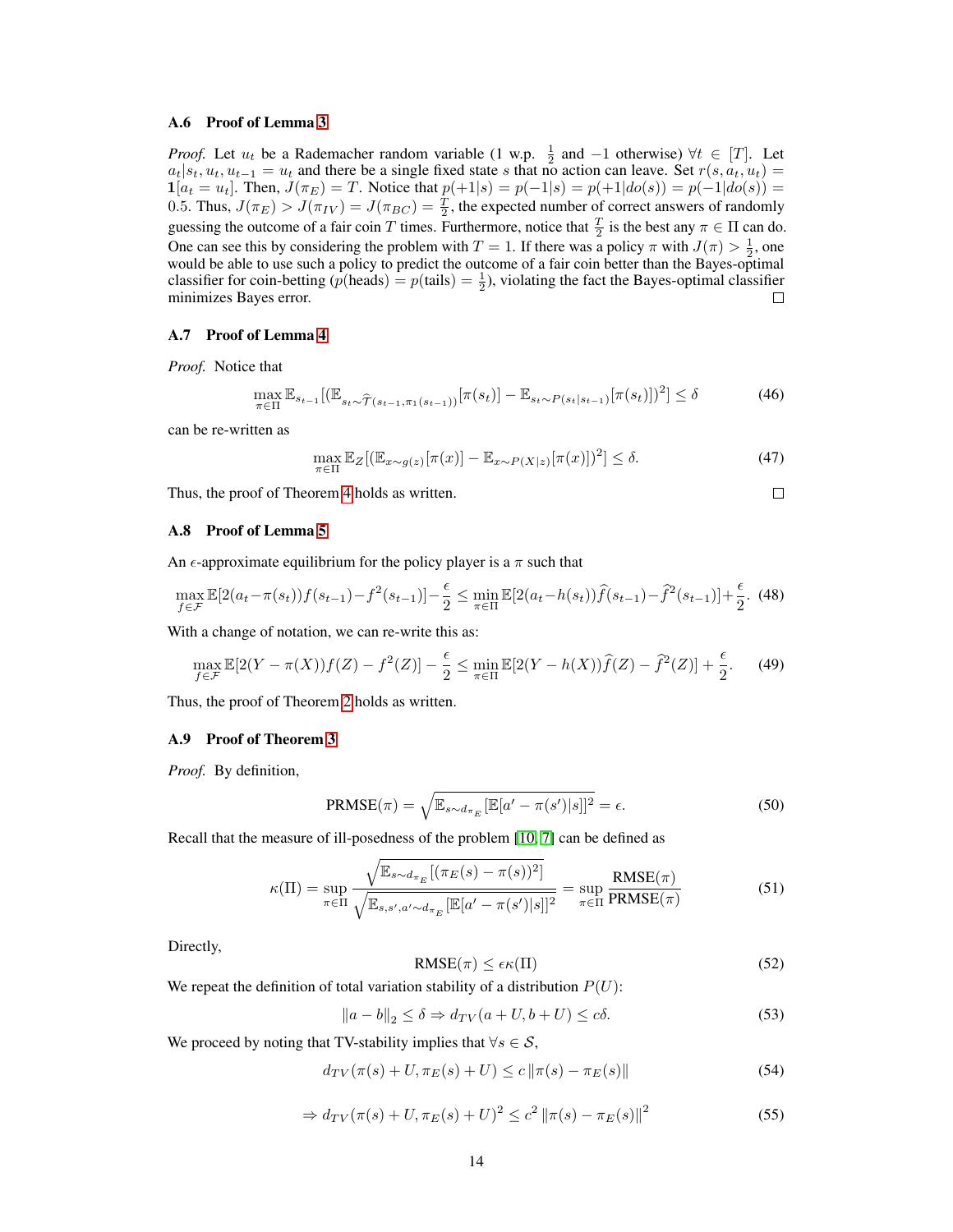$$
\Rightarrow \mathbb{E}_{s \sim d_{\pi_E}}[d_{TV}(\pi(s) + U, \pi_E(s) + U)^2] \le c^2 \mathbb{E}_{s \sim d_{\pi_E}}[\|\pi(s) - \pi_E(s)\|^2] = c^2 \text{MSE}(\pi). \tag{56}
$$

By Jensen's inequality,

$$
\mathbb{E}_{s \sim d_{\pi_E}}[d_{TV}(\pi(s) + U, \pi_E(s) + U)]^2 \le \mathbb{E}_{s \sim d_{\pi_E}}[d_{TV}(\pi(s) + U, \pi_E(s) + U)^2] \le c^2 \text{MSE}(\pi). \tag{57}
$$

Taking the square root of both sides, we arrive at

$$
\mathbb{E}_{s \sim d_{\pi_E}}[d_{TV}(\pi(s) + U, \pi_E(s) + U)] \le c \text{ RMSE}(\pi) \le c\kappa(\Pi)\epsilon. \tag{58}
$$

Lastly, we apply the Performance Difference Lemma of [\[14\]](#page-9-19) as follows:

$$
J(\pi_E) - J(\pi) = T \mathbb{E}_{s, a \sim d_{\pi_E}}[Q^{\pi}(s, a) - \mathbb{E}_{a' \sim \pi(s)}[Q^{\pi}(s, a')]]
$$
\n(59)

$$
= T\mathbb{E}_{s,a\sim d_{\pi_E}}[Q^{\pi}(s,\pi_E(s) + u + \widetilde{u}_1) - \mathbb{E}[Q^{\pi}(s,\pi(s) + u + \widetilde{u}_2)]] \tag{60}
$$

$$
\leq T^{2} \mathbb{E}_{s \sim d_{\pi_E}}[d_{TV}(\pi(s) + U, \pi_E(s) + U)] \tag{61}
$$

$$
\leq c\kappa(\Pi)\epsilon T^2. \tag{62}
$$

We use the fact that the same  $u$  would be added to both the learner and the expert's actions and that rewards are in the range  $[-1, 1]$  in the third step.

$$
\qquad \qquad \Box
$$

# A.10 Proof of Lemma [6](#page-8-1)

*Proof.*

$$
\mathbb{E}[a_t|do(s_t)] = \mathbb{E}[\pi_E(s_t) + u_t + u_{t-1}|do(s_t)] = \pi_E(s_t) + \mathbb{E}[u_t] + \mathbb{E}[u_{t-1}] = \pi_E(s_t)
$$
(63)

$$
\mathbb{E}[a_t|s_t] = \mathbb{E}[\pi_E(s_t) + u_t + u_{t-1}|s_t] = \pi_E(s_t) + \mathbb{E}[u_t] + \mathbb{E}[u_{t-1}|s_t] = \pi_E(s) + \mathbb{E}[u_{t-1}|s_t]
$$
(64)

$$
\pi_{BC}(s) - \pi_E(s) = \mathbb{E}[a_t|s_t] - \mathbb{E}[a_t|do(s_t)] = \mathbb{E}[u_{t-1}|s_t] = \mathbb{E}[u|s]
$$
(65)

 $\Box$ 

# <span id="page-14-0"></span>B Experiment Details

## B.1 LunarLander Experiments

For ease of simulation, we remove the legs from the LunarLander vehicle (the joints connecting them to the main body have a state that is not recorded in the observed state), remove the dispersion noise, and generate trajectories with a fixed ground layout.

For all learned functions, we use two-layer ReLu MLPs with 64 hidden units. We use the Adam optimizer [\[15\]](#page-9-20) for behavioral cloning and DoubIL and use the optimistic variant for ResiduIL. We apply a weight decay of 1e-3 to all. We train all methods for 50k steps.

| PARAMETER                               | <b>VALUE</b> |
|-----------------------------------------|--------------|
| LEARNING RATE 3E-4<br><b>BATCH SIZE</b> | 12.8         |

Table 2: Parameters for behavioral cloning.

For computational ease, we only learn the mean of  $P(a|s)$  for DoubIL and add fresh standard normal noise on-top of it to simulate drawing actions. For more complex noise models, one would need to use a moment matching algorithm [\[27\]](#page-10-1) in the first stage.